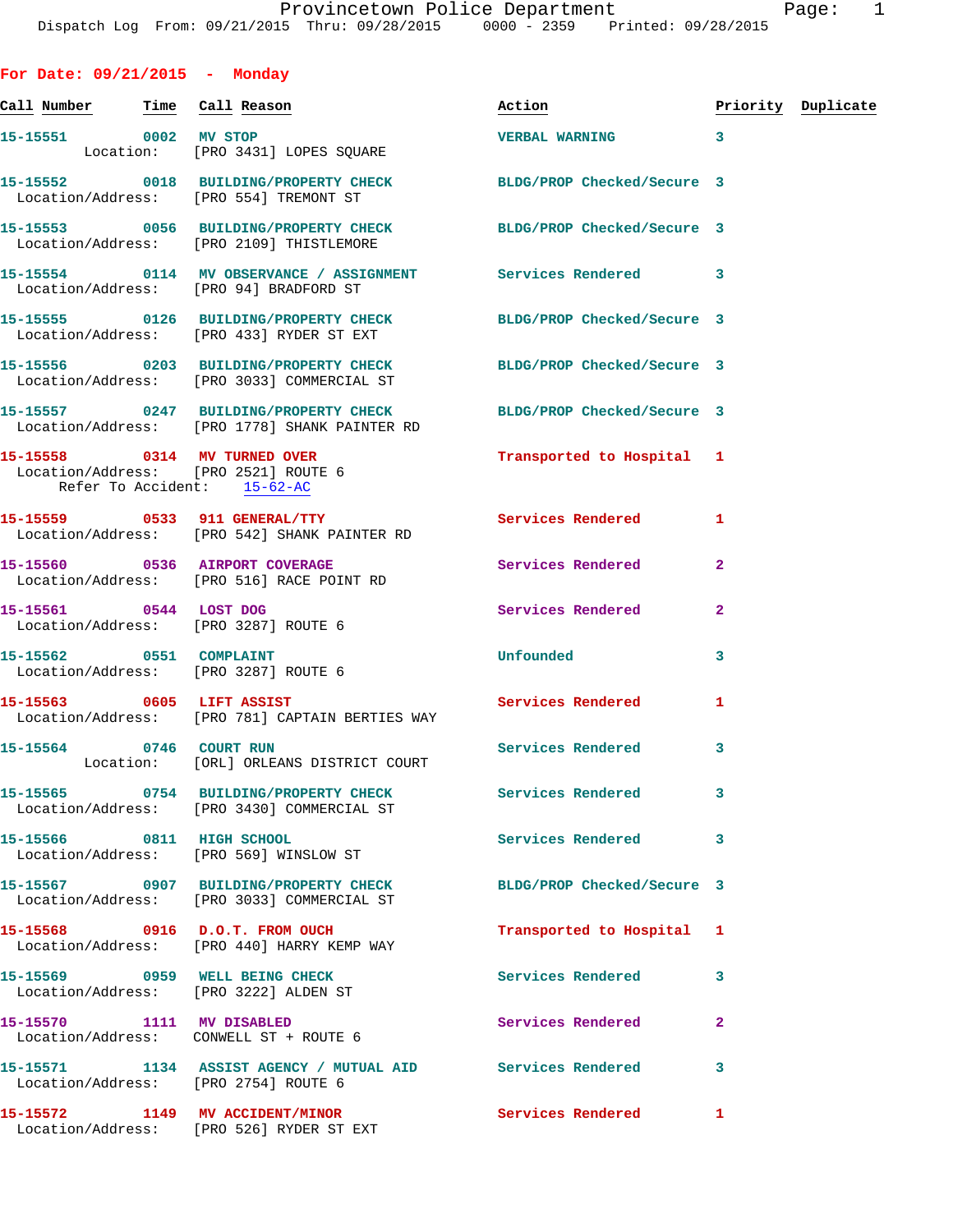|                                                             | 15-15573 1156 SERVICE CALL<br>Location/Address: [PRO 542] SHANK PAINTER RD                                     | SPOKEN TO                  | 3                       |
|-------------------------------------------------------------|----------------------------------------------------------------------------------------------------------------|----------------------------|-------------------------|
|                                                             | 15-15575   1309   MEDICAL EMERGENCY/LIFT ASSIST   PATIENT REFUSAL Location/Address: [PRO 395] COMMERCIAL ST    |                            | 1                       |
| 15-15576 1311 MV VANDALISM                                  | Location/Address: COMMERCIAL ST + CONANT ST                                                                    | SPOKEN TO                  | $\overline{2}$          |
| 15-15577 1319 COMPLAINT                                     | Location/Address: [PRO 537] SHANK PAINTER RD                                                                   | SPOKEN TO                  | 3                       |
| 15-15578 1320 SERVICE CALL                                  | Location/Address: [PRO 2984] COMMERCIAL ST                                                                     | SPOKEN TO                  | 3                       |
|                                                             | 15-15579 1330 BUILDING/PROPERTY CHECK<br>Location/Address: [PRO 995] MILLER HILL RD                            | <b>Services Rendered</b>   | 3                       |
| 15-15580 1401 MV STOP                                       | Location/Address: [PRO 3166] SHANK PAINTER RD                                                                  | <b>VERBAL WARNING</b>      | 3                       |
| 15-15581 1405 MV STOP                                       | Location/Address: BRADFORD ST EXT + W VINE ST                                                                  | <b>VERBAL WARNING</b>      | 3                       |
|                                                             | 15-15582 1421 MEDICAL EMERGENCY<br>Location/Address: [PRO 3222] ALDEN ST                                       | <b>Services Rendered</b>   | 1                       |
|                                                             | 15-15583 1537 SERVE SUMMONS<br>Location/Address: [PRO 1179] NELSON AVE                                         | Could Not Locate           | 3                       |
| 15-15584 1547 TRESPASS                                      | Location/Address: [PRO 2521] ROUTE 6                                                                           | Taken/Referred to Other    | $\mathbf{2}$            |
|                                                             | 15-15585 1548 PARK, WALK & TALK<br>Location/Address: [PRO 440] HARRY KEMP WAY                                  | Services Rendered          | $\mathbf{2}$            |
| Location/Address: [PRO 43] BRADFORD ST                      | 15-15587 1648 MV OBSERVANCE / ASSIGNMENT Services Rendered                                                     |                            | 3                       |
|                                                             | 15-15588 1706 PARK, WALK & TALK<br>Location/Address: [PRO 105] COMMERCIAL ST                                   | Services Rendered          | 2                       |
| 15-15589 1835 SERVE WARRANT                                 | Location/Address: [PRO 2085] FREEMAN ST                                                                        | Could Not Locate           | 3                       |
|                                                             | 15-15590 1859 TAXI CALLS/COMPLAINTS/INSPECTI Services Rendered<br>Location/Address: [PRO 542] SHANK PAINTER RD |                            | 2                       |
| 15-15591 1901 SERVE WARRANT                                 | Location/Address: [PRO 1119] WAREHAM ST                                                                        | Could Not Locate           | 3                       |
| 15-15592 1911 MV COMPLAINT<br>Location/Address: STANDISH ST |                                                                                                                | <b>Vehicle Towed</b>       | $\overline{\mathbf{2}}$ |
|                                                             | 15-15593 1931 BUILDING/PROPERTY CHECK<br>Location/Address: [PRO 182] COMMERCIAL ST                             | BLDG/PROP Checked/Secure 3 |                         |
|                                                             | 15-15594 1952 BUILDING/PROPERTY CHECK<br>Location/Address: [PRO 519] RACE POINT RD                             | BLDG/PROP Checked/Secure 3 |                         |
|                                                             | 15-15595 2004 BUILDING/PROPERTY CHECK<br>Location/Address: [PRO 3033] COMMERCIAL ST                            | BLDG/PROP Checked/Secure 3 |                         |
|                                                             | 15-15596 2106 BUILDING/PROPERTY CHECK<br>Location/Address: [PRO 182] COMMERCIAL ST                             | BLDG/PROP Checked/Secure 3 |                         |
| 15-15597 2207 MV STOP<br>Location/Address: COMMERCIAL ST    |                                                                                                                | <b>VERBAL WARNING</b>      | 3                       |
| 15-15598 2210 COMPLAINT                                     |                                                                                                                | <b>GONE ON ARRIVAL</b>     | 3                       |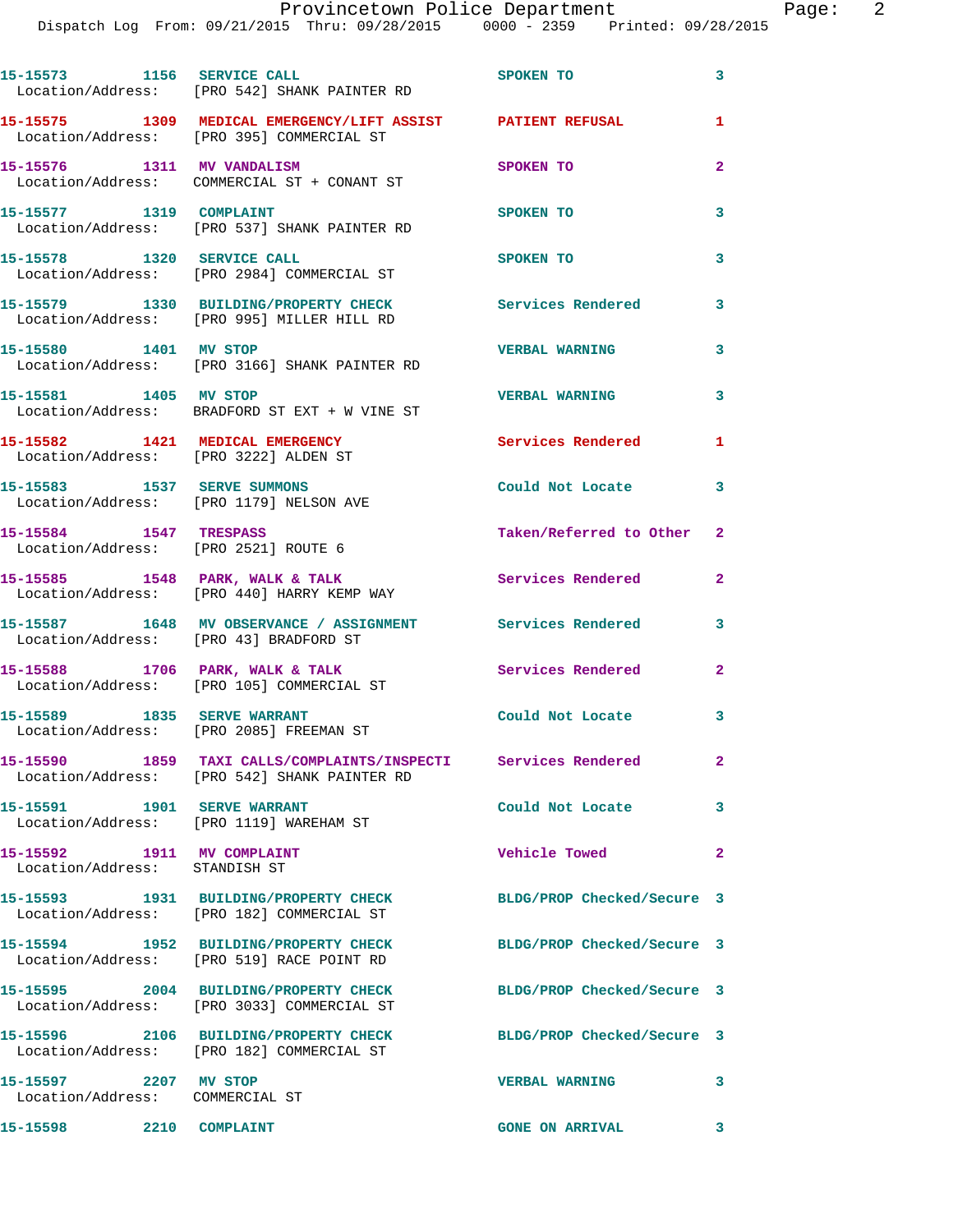|                                  | Dispatch Log From: 09/21/2015 Thru: 09/28/2015 0000 - 2359 Printed: 09/28/2015                                   | Provincetown Police Department |              | Page: 3 |  |
|----------------------------------|------------------------------------------------------------------------------------------------------------------|--------------------------------|--------------|---------|--|
|                                  | Location/Address: [PRO 3912] SHANK PAINTER RD                                                                    |                                |              |         |  |
|                                  | 15-15599 2330 MEDICAL EMERGENCY<br>Location/Address: [PRO 399] COMMERCIAL ST                                     | PATIENT REFUSAL 1              |              |         |  |
|                                  | 15-15600 2349 COMPLAINT<br>Location/Address: [PRO 285] COMMERCIAL ST                                             | Services Rendered 3            |              |         |  |
|                                  | 15-15602 2351 BUILDING/PROPERTY CHECK BLDG/PROP Checked/Secure 3<br>Location/Address: [PRO 3259] MACMILLAN WHARF |                                |              |         |  |
|                                  | 15-15601 2353 LOBBY TRAFFIC<br>Location/Address: [PRO 542] SHANK PAINTER RD                                      | Services Rendered 3            |              | 22      |  |
| For Date: $09/22/2015$ - Tuesday |                                                                                                                  |                                |              |         |  |
|                                  | 15-15603 0009 BUILDING/PROPERTY CHECK BLDG/PROP Checked/Secure 3<br>Location/Address: [PRO 2109] THISTLEMORE     |                                |              |         |  |
|                                  | 15-15604 0030 MEDICAL EMERGENCY/OVERDOSE<br>Location/Address: [PRO 433] RYDER ST EXT                             | Transported to Hospital 1      |              |         |  |
|                                  | 15-15606 0151 BUILDING/PROPERTY CHECK<br>Location/Address: [PRO 1989] COMMERCIAL ST                              | BLDG/PROP Checked/Secure 3     |              |         |  |
|                                  | 15-15605 0152 BUILDING/PROPERTY CHECK<br>Location/Address: [PRO 440] HARRY KEMP WAY                              | BLDG/PROP Checked/Secure 3     |              |         |  |
|                                  | 15-15607 0222 BUILDING/PROPERTY CHECK<br>Location/Address: [PRO 3033] COMMERCIAL ST                              | BLDG/PROP Checked/Secure 3     |              |         |  |
|                                  | 15-15608 0314 BUILDING/PROPERTY CHECK<br>Location/Address: [PRO 530] SHANK PAINTER RD                            | BLDG/PROP Checked/Secure 3     |              |         |  |
|                                  | 15-15609 0358 DISTURBANCE/LOCKOUT<br>Location/Address: [PRO 116] COMMERCIAL ST                                   | Services Rendered 1            |              |         |  |
|                                  | 15-15610 0502 BUILDING/PROPERTY CHECK<br>Location/Address: [PRO 433] RYDER ST EXT                                | BLDG/PROP Checked/Secure 3     |              |         |  |
|                                  | 15-15611 0723 BUILDING/PROPERTY CHECK BLDG/PROP Checked/Secure 3<br>Location/Address: [PRO 433] RYDER ST EXT     |                                |              |         |  |
|                                  | 15-15612 0803 BUILDING/PROPERTY CHECK BLDG/PROP Checked/Secure 3<br>Location/Address: [PRO 3317] CEMETERY RD     |                                |              | 1       |  |
|                                  | 15-15613 0813 AT SCHOOL<br>Location/Address: [PRO 569] WINSLOW ST                                                | Services Rendered 3            |              |         |  |
|                                  | 15-15614 0825 BUILDING/PROPERTY CHECK BLDG/PROP Checked/Secure 3<br>Location/Address: [PRO 3033] COMMERCIAL ST   |                                |              |         |  |
|                                  | 15-15615 0828 B & E BURGLARY<br>Location/Address: [PRO 2183] COMMERCIAL ST                                       | Services Rendered              | $\mathbf{2}$ |         |  |
|                                  | 15-15616 0846 MV OBSERVANCE / ASSIGNMENT Services Rendered 3<br>Location/Address: [PRO 447] JEROME SMITH RD      |                                |              |         |  |
|                                  | 15-15617 0905 ALARM - FIRE<br>Location/Address: [PRO 1792] BRADFORD ST                                           | False Alarm                    | 1            |         |  |
|                                  | 15-15618 0947 RABIES STATUS CHECK 5 Services Rendered 3<br>Location/Address: [PRO 2645] SHANK PAINTER RD         |                                |              |         |  |
|                                  | 15-15619 0949 FALL/HEAD LACERATION Services Rendered 1<br>Location/Address: [PRO 539] SHANK PAINTER RD           |                                |              |         |  |
|                                  | 15-15620 1051 HARASSMENT COMPLAINT<br>Location/Address: [PRO 542] SHANK PAINTER RD                               | <b>SPOKEN TO</b>               | $\mathbf{2}$ |         |  |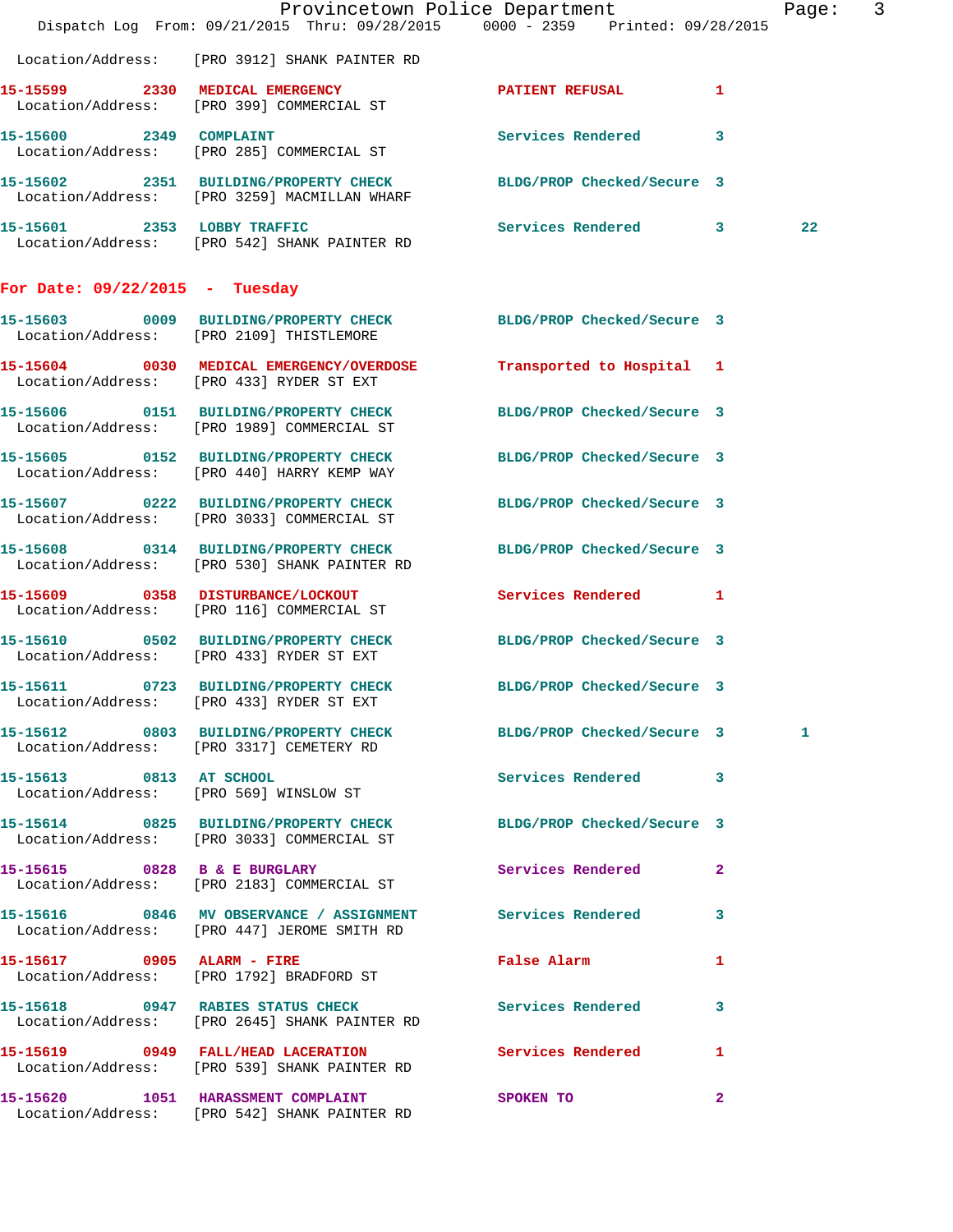|                                        | Dispatch Log From: 09/21/2015 Thru: 09/28/2015 0000 - 2359 Printed: 09/28/2015                                   | Provincetown Police Department |                         | Page: 4 |
|----------------------------------------|------------------------------------------------------------------------------------------------------------------|--------------------------------|-------------------------|---------|
|                                        | 15-15621 1105 PARKED MV COMPLAINT Services Rendered 2<br>Location/Address: [PRO 2418] JOHNSON ST                 |                                |                         |         |
|                                        | 15-15622 1124 FOUND SAMSUNG CELLPHONE Services Rendered 3<br>Location/Address: [PRO 3259] MACMILLAN WHARF        |                                |                         |         |
|                                        | 15-15624 1209 MV HIT & RUN/PAST OCCURRED Services Rendered<br>Location/Address: [PRO 3222] ALDEN ST              |                                | $\mathbf{2}$            |         |
| Refer To Accident: 15-64-AC            | 15-15625 1226 MV HIT & RUN/PROPERTY DAMAGE Services Rendered<br>Location/Address: [PRO 594] COMMERCIAL ST        |                                | $\mathbf{2}$            |         |
|                                        | 15-15626 1236 BREAKWATER FALL<br>Location/Address: [PRO 106] COMMERCIAL ST                                       | Transported to Hospital 1      |                         |         |
| Location/Address: SPINNAKER LN         | 15-15627 1300 SPEEDING/UNATTENDED BABY Services Rendered                                                         |                                | $\mathbf{2}$            |         |
|                                        | 15-15628 1312 PET PANTRY<br>Location/Address: [PRO 488] MAYFLOWER ST                                             | Services Rendered 3            |                         |         |
|                                        | 15-15629 1353 LARCENY<br>Location/Address: [PRO 569] WINSLOW ST                                                  | Services Rendered              | $\overline{a}$          |         |
|                                        | 15-15630 1520 FLIGHT COVERAGE<br>Location/Address: [PRO 516] RACE POINT RD                                       | Services Rendered              | $\overline{a}$          |         |
|                                        | 15-15631 1527 VERBAL CROSSWALK<br>Location/Address: SOPER ST + COMMERCIAL ST                                     | <b>VERBAL WARNING</b>          | 3                       |         |
|                                        | 15-15632 1544 PARK, WALK & TALK 1988 Services Rendered<br>Location/Address: [PRO 105] COMMERCIAL ST              |                                | $\overline{2}$          |         |
|                                        | 15-15633 1601 PARK, WALK & TALK (2008) Services Rendered 2<br>Location/Address: [PRO 182] COMMERCIAL ST          |                                |                         |         |
|                                        | 15-15634 1610 PARK, WALK & TALK 1610 Services Rendered<br>Location/Address: [PRO 1778] SHANK PAINTER RD          |                                | $\overline{2}$          |         |
|                                        | 15-15635 1647 PARK, WALK & TALK 1999 Services Rendered<br>Location/Address: [PRO 440] HARRY KEMP WAY             |                                | $\overline{\mathbf{2}}$ |         |
|                                        | 15-15636 1658 PARK, WALK & TALK 1988 Services Rendered<br>Location/Address: [PRO 1952] COMMERCIAL ST             |                                | $\mathbf{2}$            |         |
|                                        | 15-15637 1733 MV OBSERVANCE / ASSIGNMENT Services Rendered<br>Location/Address: HOWLAND ST + BRADFORD ST         |                                | 3                       |         |
|                                        | 15-15638 1738 BUILDING/PROPERTY CHECK BLDG/PROP Checked/Secure 3<br>Location/Address: [PRO 519] RACE POINT RD    |                                |                         |         |
| Location/Address: [PRO 437] FREEMAN ST | 15-15639 1755 VERBAL REGISTRATION STICKER WERBAL WARNING                                                         |                                | 3                       |         |
|                                        | 15-15640 1803 VERBAL BRAKE LIGHTS WERBAL WARNING<br>Location/Address: [PRO 57] BRADFORD ST                       |                                | 3                       |         |
|                                        | 15-15641 2020 BUILDING/PROPERTY CHECK BLDG/PROP Checked/Secure 3<br>Location/Address: [PRO 182] COMMERCIAL ST    |                                |                         |         |
|                                        | 15-15642 2102 BUILDING/PROPERTY CHECK BLDG/PROP Checked/Secure 3<br>Location/Address: [PRO 3033] COMMERCIAL ST   |                                |                         |         |
|                                        | 15-15643 2121 BUILDING/PROPERTY CHECK BLDG/PROP Checked/Secure 3<br>Location/Address: [PRO 530] SHANK PAINTER RD |                                |                         |         |
| Location/Address: [PRO 94] BRADFORD ST | 15-15644 2136 MV OBSERVANCE / ASSIGNMENT Services Rendered                                                       |                                | 3                       |         |
| 15-15645 2152 MV STOP                  |                                                                                                                  | <b>VERBAL WARNING</b>          | 3                       |         |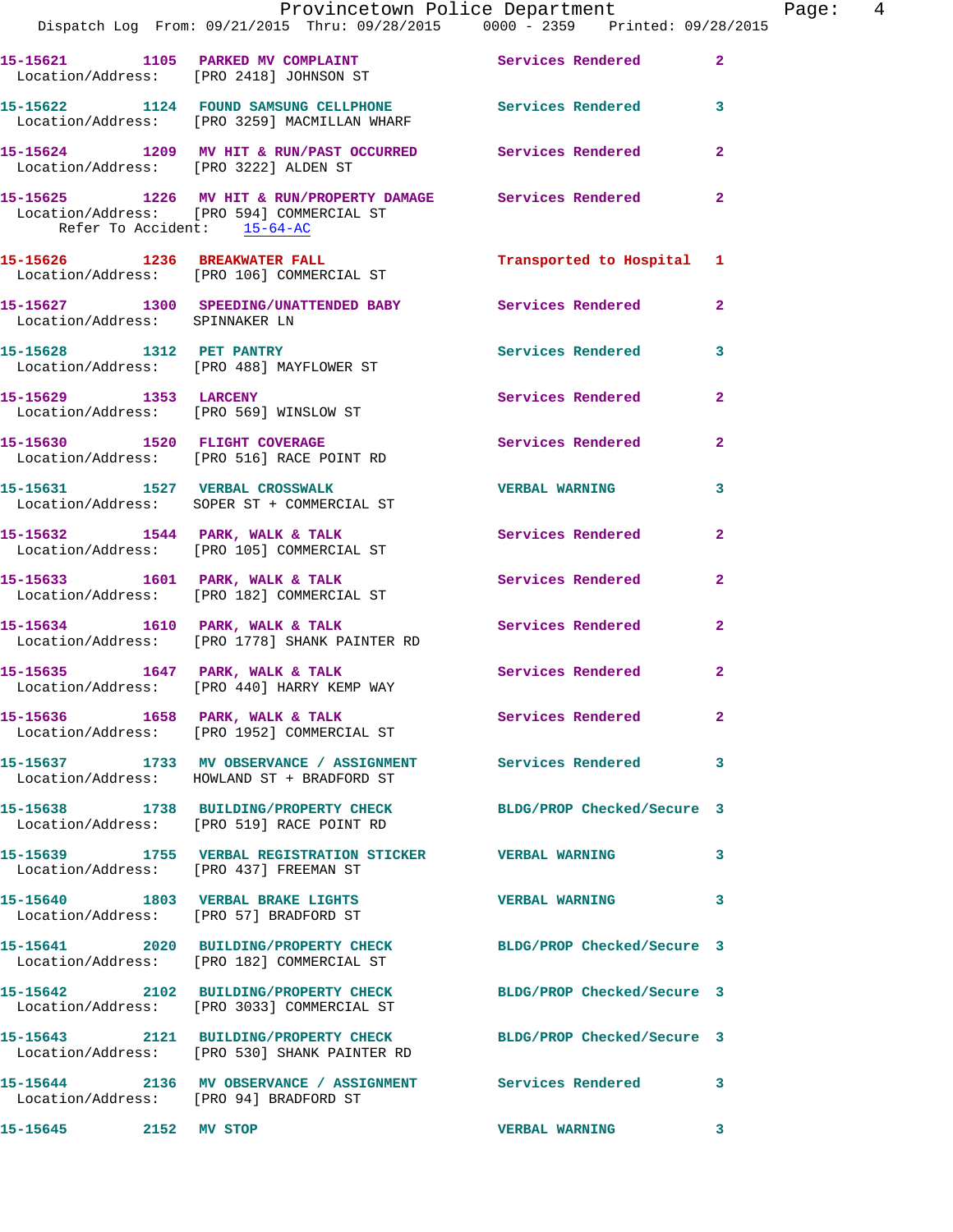|                                    | Dispatch Log From: 09/21/2015 Thru: 09/28/2015 0000 - 2359 Printed: 09/28/2015                                  | Provincetown Police Department |              | Page: 5 |  |
|------------------------------------|-----------------------------------------------------------------------------------------------------------------|--------------------------------|--------------|---------|--|
|                                    | Location/Address: [PRO 290] COMMERCIAL ST                                                                       |                                |              |         |  |
|                                    | 15-15646 2228 NOISE COMPLAINT<br>Location/Address: [PRO 3276] COMMERCIAL ST                                     | SPOKEN TO                      | 3            |         |  |
|                                    | 15-15647 2323 LOBBY TRAFFIC<br>Location/Address: [PRO 542] SHANK PAINTER RD                                     | Services Rendered 3            |              | 28      |  |
|                                    | 15-15648 2325 BUILDING/PROPERTY CHECK BLDG/PROP Checked/Secure 3<br>Location/Address: [PRO 182] COMMERCIAL ST   |                                |              |         |  |
| For Date: $09/23/2015$ - Wednesday |                                                                                                                 |                                |              |         |  |
|                                    | 15-15649 0028 BUILDING/PROPERTY CHECK<br>Location/Address: [PRO 3296] SHANK PAINTER RD                          | BLDG/PROP Checked/Secure 3     |              |         |  |
|                                    | 15-15650 0032 BUILDING/PROPERTY CHECK<br>Location/Address: [PRO 1778] SHANK PAINTER RD                          | BLDG/PROP Checked/Secure 3     |              |         |  |
|                                    | 15-15651 0032 BUILDING/PROPERTY CHECK<br>Location/Address: [PRO 545] SHANK PAINTER RD                           | BLDG/PROP Checked/Secure 3     |              |         |  |
|                                    | 15-15652 0032 BUILDING/PROPERTY CHECK<br>Location/Address: [PRO 2109] THISTLEMORE                               | BLDG/PROP Checked/Secure 3     |              |         |  |
|                                    | 15-15653 0037 BUILDING/PROPERTY CHECK<br>Location/Address: [PRO 1989] COMMERCIAL ST                             | BLDG/PROP Checked/Secure 3     |              |         |  |
|                                    | 15-15654 0044 MV OBSERVANCE / ASSIGNMENT<br>Location/Address: SHANK PAINTER RD + JEROME SMITH RD                | No Action Required 3           |              |         |  |
|                                    | 15-15655 0114 BUILDING/PROPERTY CHECK<br>Location/Address: [PRO 3259] MACMILLAN WHARF                           | Services Rendered              | $\mathbf{3}$ |         |  |
|                                    | 15-15656 0120 BUILDING/PROPERTY CHECK<br>Location/Address: [PRO 433] RYDER ST EXT                               | BLDG/PROP Checked/Secure 3     |              |         |  |
|                                    | 15-15657 0121 MV OBSERVANCE / ASSIGNMENT Services Rendered 3<br>Location/Address: [PRO 2577] BRADFORD ST        |                                |              |         |  |
|                                    | 15-15658 0224 BUILDING/PROPERTY CHECK BLDG/PROP Checked/Secure 3<br>Location/Address: [PRO 440] HARRY KEMP WAY  |                                |              |         |  |
|                                    | 15-15659 0240 BUILDING/PROPERTY CHECK BLDG/PROP Checked/Secure 3<br>Location/Address: [PRO 3033] COMMERCIAL ST  |                                |              |         |  |
|                                    | 15-15660 0329 BUILDING/PROPERTY CHECK BLDG/PROP Checked/Secure 3<br>Location/Address: [PRO 1886] BRADFORD ST    |                                |              |         |  |
|                                    | 15-15661 0432 PARK, WALK & TALK 6 Services Rendered 2<br>Location/Address: [PRO 539] SHANK PAINTER RD           |                                |              |         |  |
|                                    | 15-15662 0525 BUILDING/PROPERTY CHECK BLDG/PROP Checked/Secure 3<br>Location/Address: [PRO 1645] HARRY KEMP WAY |                                |              |         |  |
| 15-15663 0549 MV STOP              | Location/Address: [PRO 2513] ROUTE 6                                                                            | VERBAL WARNING 3               |              |         |  |
|                                    | 15-15664 0608 BUILDING/PROPERTY CHECK BLDG/PROP Checked/Secure 3<br>Location/Address: [PRO 554] TREMONT ST      |                                |              |         |  |
|                                    | 15-15665 0753 BUILDING/PROPERTY CHECK BLDG/PROP Checked/Secure 3<br>Location/Address: [PRO 3033] COMMERCIAL ST  |                                |              |         |  |
|                                    | 15-15666 0801 PARK, WALK & TALK<br>Location/Address: [PRO 201] COMMERCIAL ST                                    | Services Rendered 2            |              |         |  |
| 15-15667 0813 AT SCHOOL            | Location/Address: [PRO 569] WINSLOW ST                                                                          | Services Rendered 3            |              |         |  |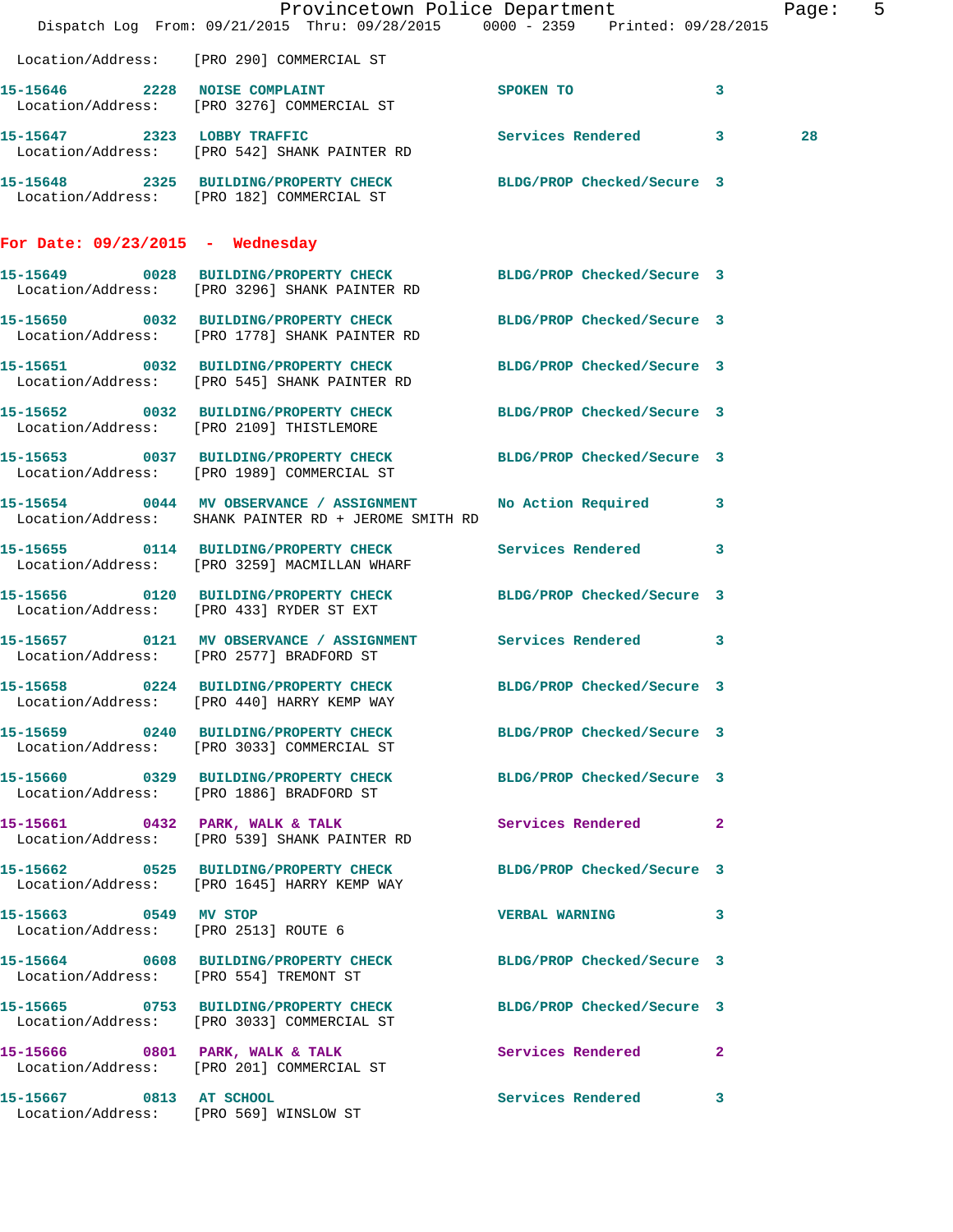|                                        | Provincetown Police Department The Page: 6<br>Dispatch Log From: 09/21/2015 Thru: 09/28/2015 0000 - 2359 Printed: 09/28/2015 |                            |              |   |  |
|----------------------------------------|------------------------------------------------------------------------------------------------------------------------------|----------------------------|--------------|---|--|
|                                        | 15-15668 0818 COURT RUN COURT COURT AND SETTLES Rendered<br>Location/Address: [PRO 542] SHANK PAINTER RD                     |                            | $\mathbf{3}$ |   |  |
| 15-15669 0827 AT SCHOOL                | Location/Address: [PRO 569] WINSLOW ST                                                                                       | Services Rendered 3        |              |   |  |
|                                        | 15-15670 0838 BUILDING/PROPERTY CHECK BLDG/PROP Checked/Secure 3<br>Location/Address: [PRO 2483] COMMERCIAL ST               |                            |              |   |  |
|                                        | 15-15671 0853 FOLLOW UP<br>Location/Address: [PRO 594] COMMERCIAL ST                                                         | Could Not Locate 2         |              | 1 |  |
|                                        | 15-15672 0858 PARK, WALK & TALK (Services Rendered Location: [PRO 3431] LOPES SQUARE                                         |                            | $\mathbf{2}$ |   |  |
| Location/Address: [PRO 2521] ROUTE 6   | 15-15673 0858 MV OBSERVANCE / ASSIGNMENT Services Rendered                                                                   |                            | 3            |   |  |
| 15-15674 0918 VERBAL SPEED             | Location/Address: [PRO 2521] ROUTE 6                                                                                         | <b>VERBAL WARNING</b>      | 3            |   |  |
|                                        | 15-15675 0931 VERBAL REGISTRATION<br>Location/Address: [PRO 1830] BRADFORD ST                                                | <b>VERBAL WARNING</b>      | 3            |   |  |
|                                        | 15-15676 0936 BUILDING/PROPERTY CHECK BLDG/PROP Checked/Secure 3<br>Location/Address: [PRO 2494] BRADFORD ST                 |                            |              |   |  |
|                                        | 15-15677 0949 BUILDING/PROPERTY CHECK BLDG/PROP Checked/Secure 3<br>Location/Address: [PRO 3317] CEMETERY RD                 |                            |              | 1 |  |
|                                        | 15-15678 1110 INJURED SEAGULL<br>Location/Address: [PRO 2490] PROVINCELANDS RD                                               | Taken/Referred to Other 2  |              | 1 |  |
|                                        | 15-15679 1112 BUILDING/PROPERTY CHECK BLDG/PROP Checked/Secure 3<br>Location/Address: [PRO 2206] COMMERCIAL ST               |                            |              |   |  |
|                                        | 15-15680 1123 MV OBSERVANCE / ASSIGNMENT Services Rendered 3<br>Location/Address: [PRO 1892] SHANK PAINTER RD                |                            |              |   |  |
|                                        | 15-15681      1138    VERBAL SPEED/REGISTRATION        VERBAL WARNING<br>Location/Address:    [PRO 2423] WINTHROP ST         |                            | $\mathbf{3}$ |   |  |
| Location/Address: [PRO 571] ALDEN ST   | 15-15682 1327 BUILDING/PROPERTY CHECK                                                                                        | BLDG/PROP Checked/Secure 3 |              |   |  |
|                                        | 15-15683 1342 STRANDED MINKE WHALE Services Rendered<br>Location/Address: [PRO 3259] MACMILLAN WHARF                         |                            | $\mathbf{2}$ |   |  |
|                                        | 15-15684 1400 FOUND CELLPHONE/RETURNED<br>Location/Address: [PRO 2499] RACE POINT RD                                         | Services Rendered 3        |              | 1 |  |
|                                        | 15-15685 1446 AT SCHOOL<br>Location/Address: [PRO 569] WINSLOW ST                                                            | <b>Services Rendered</b>   | 3            |   |  |
|                                        | 15-15686 1725 COLLAPSE/TRANSPORT<br>Location/Address: [PRO 440] HARRY KEMP WAY                                               | Transported to Hospital 1  |              |   |  |
|                                        | 15-15687 1730 PARK, WALK & TALK<br>Location/Address: [PRO 105] COMMERCIAL ST                                                 | Services Rendered          | 2            |   |  |
| 15-15691 1951 EVAL                     | Location/Address: [PRO 542] SHANK PAINTER RD                                                                                 | Transported to Hospital 1  |              |   |  |
|                                        | 15-15706 2000 LOST GRN CLOTH WALLET<br>Location/Address: [PRO 542] SHANK PAINTER RD                                          | <b>Services Rendered</b>   | 3            |   |  |
| 15-15693 2055 BAR CHECK                | Location/Address: [PRO 3430] COMMERCIAL ST                                                                                   | Services Rendered          | $\mathbf{2}$ |   |  |
| Location/Address: [PRO 57] BRADFORD ST | 15-15692 2059 FOUND IPHONE/ RETURNED Services Rendered                                                                       |                            | 3            |   |  |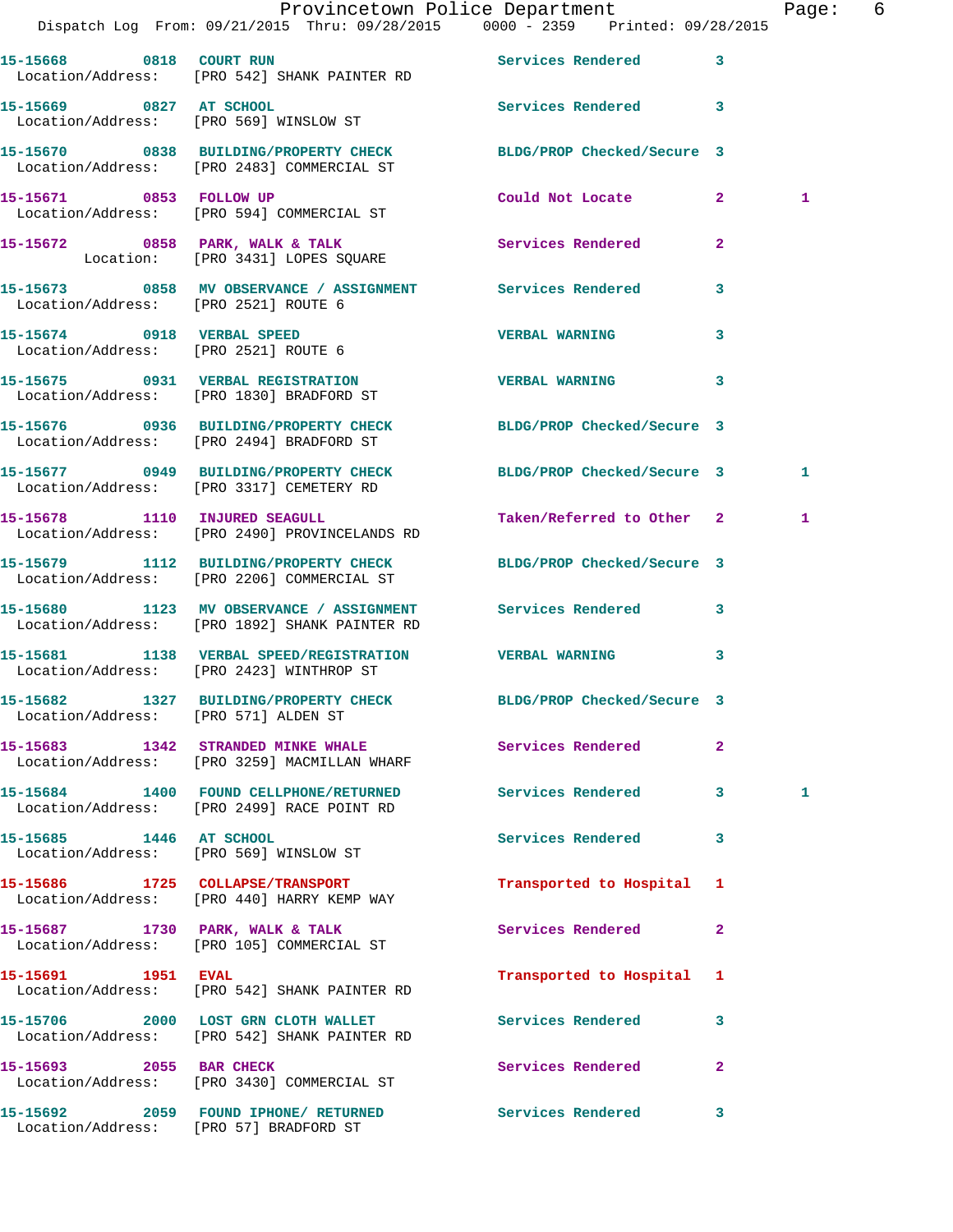|                                   | 15-15694 2111 BUILDING/PROPERTY CHECK BLDG/PROP Checked/Secure 3<br>Location/Address: [PRO 2109] THISTLEMORE          |                            |              |              |
|-----------------------------------|-----------------------------------------------------------------------------------------------------------------------|----------------------------|--------------|--------------|
|                                   | 15-15695 2222 BUILDING/PROPERTY CHECK Services Rendered<br>Location/Address: [PRO 3259] MACMILLAN WHARF               |                            | $\mathbf{3}$ |              |
|                                   | 15-15696 2226 BUILDING/PROPERTY CHECK<br>Location/Address: [PRO 433] RYDER ST EXT                                     | Services Rendered          | 3            |              |
|                                   | 15-15707 2300 LOBBY TRAFFIC<br>Location/Address: [PRO 542] SHANK PAINTER RD                                           | Services Rendered 3        |              | 22           |
|                                   | 15-15697 2333 BUILDING/PROPERTY CHECK BLDG/PROP Checked/Secure 3<br>Location/Address: [PRO 444] HIGH POLE HILL        |                            |              |              |
|                                   | 15-15698 2335 MV OBSERVANCE / ASSIGNMENT Services Rendered<br>Location/Address: [PRO 595] BRADFORD ST                 |                            | 3            |              |
| 15-15699 2336 LIFT ASSIST         | Location/Address: [PRO 781] CAPTAIN BERTIES WAY                                                                       | Services Rendered          | $\mathbf{1}$ |              |
|                                   | 15-15700 2357 BUILDING/PROPERTY CHECK BLDG/PROP Checked/Secure 3<br>Location/Address: [PRO 447] JEROME SMITH RD       |                            |              |              |
| For Date: $09/24/2015$ - Thursday |                                                                                                                       |                            |              |              |
|                                   | 15-15701 0006 MV OBSERVANCE / ASSIGNMENT No Action Required 3<br>Location/Address: SHANK PAINTER RD + JEROME SMITH RD |                            |              |              |
|                                   | 15-15702 0013 DISTURBANCE/FIGHT<br>Location/Address: [PRO 399] COMMERCIAL ST                                          | <b>EQLLOW UP</b>           | 1            |              |
|                                   | 15-15703 0019 MEDICAL EMERGENCY<br>Location/Address: [PRO 399] COMMERCIAL ST                                          | Transported to Hospital 1  |              |              |
|                                   | 15-15704 0053 MV OBSERVANCE / ASSIGNMENT Services Rendered<br>Location/Address: [PRO 2577] BRADFORD ST                |                            | 3            |              |
|                                   | 15-15705 0112 BUILDING/PROPERTY CHECK BLDG/PROP Checked/Secure 3<br>Location/Address: [PRO 3259] MACMILLAN WHARF      |                            |              |              |
|                                   | 15-15708 0142 BUILDING/PROPERTY CHECK Services Rendered<br>Location/Address: [PRO 433] RYDER ST EXT                   |                            | 3            |              |
| 15-15709 0200 COMPLAINT           | Location/Address: WINTHROP ST + BRADFORD ST                                                                           | Services Rendered          | $\mathbf{3}$ | $\mathbf{2}$ |
|                                   | 15-15710 0312 BUILDING/PROPERTY CHECK<br>Location/Address: [PRO 3033] COMMERCIAL ST                                   | BLDG/PROP Checked/Secure 3 |              |              |
|                                   | 15-15711 0345 LIFT ASSIST<br>Location/Address: [PRO 3222] ALDEN ST                                                    | Services Rendered          | $\mathbf{1}$ |              |
|                                   | 15-15712 0348 BUILDING/PROPERTY CHECK<br>Location/Address: [PRO 516] RACE POINT RD                                    | BLDG/PROP Checked/Secure 3 |              |              |
|                                   | 15-15713 0513 BUILDING/PROPERTY CHECK BLDG/PROP Checked/Secure 3<br>Location/Address: [PRO 512] PRINCE ST             |                            |              |              |
| 15-15714 0551 AIRPORT             | Location/Address: [PRO 516] RACE POINT RD                                                                             | Services Rendered          | 2            |              |
|                                   | 15-15715 0554 BUILDING/PROPERTY CHECK<br>Location/Address: [PRO 446] HOWLAND ST                                       | BLDG/PROP Checked/Secure 3 |              |              |
|                                   | 15-15717 0626 BUILDING/PROPERTY CHECK<br>Location/Address: [PRO 517] RACE POINT RD                                    | BLDG/PROP Checked/Secure 3 |              |              |
| 15-15718 0736 FOLLOW UP           |                                                                                                                       | Services Rendered          | $\mathbf{2}$ |              |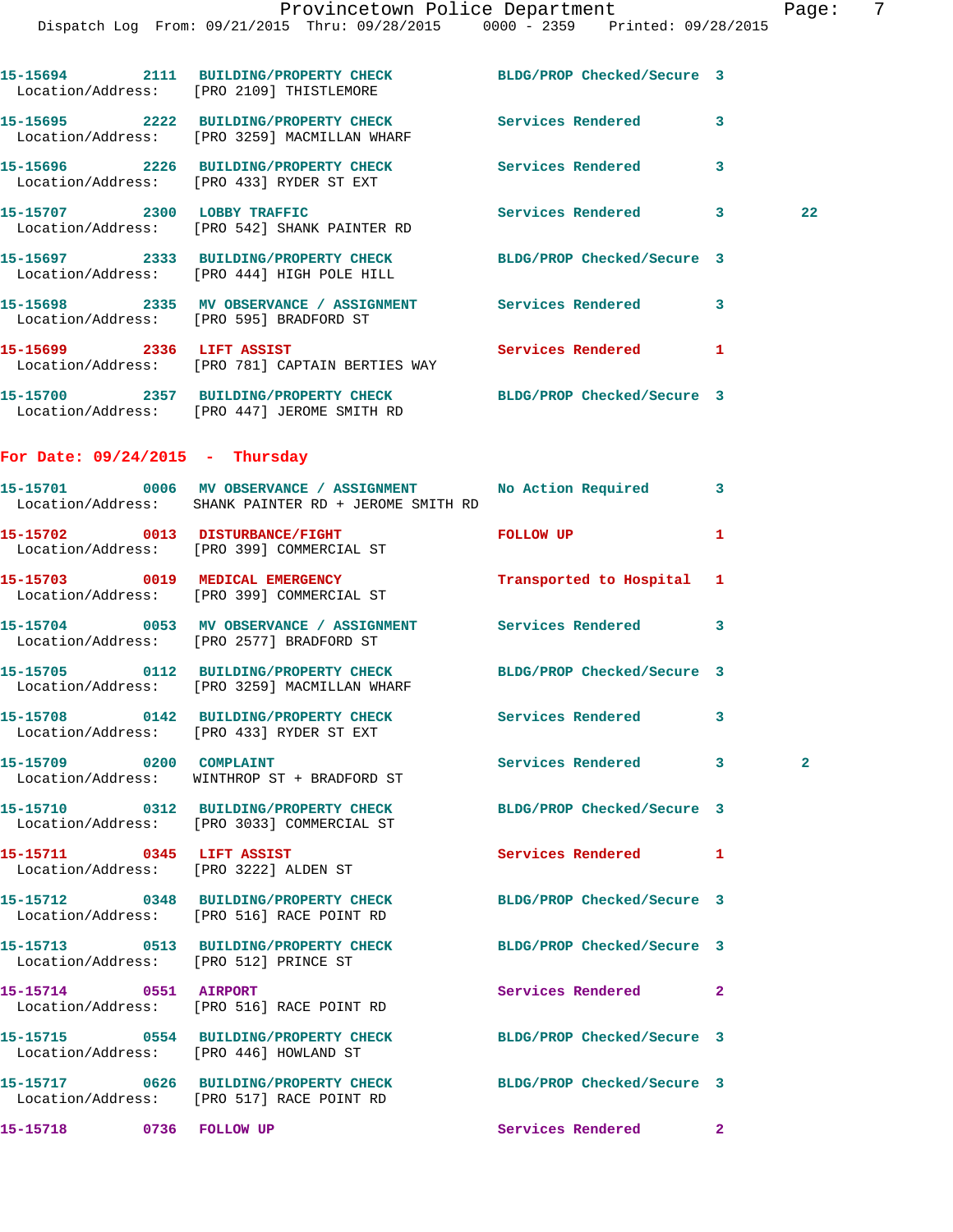|                                                               | Dispatch Log From: 09/21/2015 Thru: 09/28/2015 0000 - 2359 Printed: 09/28/2015                                      | Provincetown Police Department        | Page: 8                 |
|---------------------------------------------------------------|---------------------------------------------------------------------------------------------------------------------|---------------------------------------|-------------------------|
| Location/Address: COMMERCIAL ST                               |                                                                                                                     |                                       |                         |
|                                                               | 15-15719 0754 FOLLOW UP<br>Location/Address: [PRO 542] SHANK PAINTER RD                                             | Services Rendered 2                   |                         |
|                                                               | 15-15720 0805 BUILDING/PROPERTY CHECK BLDG/PROP Checked/Secure 3<br>Location/Address: [PRO 3033] COMMERCIAL ST      |                                       |                         |
| Location/Address: [PRO 3287] ROUTE 6                          | 15-15721 0807 BUILDING/PROPERTY CHECK BLDG/PROP Checked/Secure 3                                                    |                                       |                         |
|                                                               | 15-15722 0812 SERVICE CALL<br>Location/Address: [PRO 569] WINSLOW ST                                                | Services Rendered 3                   |                         |
|                                                               | 15-15723 0817 PARK, WALK & TALK Services Rendered 2<br>Location/Address: [PRO 105] COMMERCIAL ST                    |                                       |                         |
|                                                               | 15-15724     0908   ANIMAL CALL/SHARK<br>Location/Address:   [PRO 3259] MACMILLAN WHARF                             | Services Rendered                     | $\mathbf{2}$            |
| 15-15725 0956 VANDALISM                                       | Location/Address: [PRO 273] COMMERCIAL ST                                                                           | Services Rendered                     | 3                       |
| Location/Address: [PRO 2521] ROUTE 6                          | 15-15726 1020 MV OBSERVANCE / ASSIGNMENT Services Rendered 3                                                        |                                       |                         |
| 15-15727 1024 MV STOP<br>Location/Address: [PRO 2479] ROUTE 6 |                                                                                                                     | <b>VERBAL WARNING</b>                 | 3                       |
| Location/Address: OLD ANN PAGE WAY                            | 15-15728 1058 MEDICAL EMERGENCY                                                                                     | Transported to Hospital 1             |                         |
|                                                               | 15-15729 1157 ANIMAL CALL/PET PANTRY Services Rendered<br>Location/Address: [PRO 3296] SHANK PAINTER RD             |                                       | $\overline{2}$          |
|                                                               | 15-15730 1235 ANIMAL CALL/LOOSE DOG<br>Location/Address: [PRO 396] COMMERCIAL ST                                    | Services Rendered                     | $\mathbf{2}$            |
|                                                               | 15-15731 1255 PARK, WALK & TALK<br>Location/Address: [PRO 105] COMMERCIAL ST                                        | Services Rendered                     | $\mathbf{2}$            |
| 15-15732 1314 HARASSMENT                                      | Location/Address: [PRO 3296] SHANK PAINTER RD                                                                       | SPOKEN TO                             | $\overline{2}$          |
| 15-15733 1335 COMPLAINT<br>Location/Address: WINTHROP ST      |                                                                                                                     | SPOKEN TO THE SPOKEN OF THE SPOKEN TO | 3                       |
|                                                               | 15-15734   1408   MEDICAL EMERGENCY/D.O.T.   Transported to Hospital 1   Location/Address: [PRO 440] HARRY KEMP WAY |                                       |                         |
| 15-15735 1415 FOLLOW UP                                       | Location/Address: [PRO 2962] COMMERCIAL ST                                                                          | Services Rendered                     | $\overline{2}$          |
|                                                               | 15-15736 1425 FOUND WHITE SAMSUNG PHONE Services Rendered<br>Location/Address: [PRO 542] SHANK PAINTER RD           |                                       | 3                       |
|                                                               | 15-15737 1453 LOST WALLET<br>Location/Address: [PRO 542] SHANK PAINTER RD                                           | Services Rendered                     | 3                       |
|                                                               | 15-15738 1551 LANDLORD/TENANT<br>Location/Address: [PRO 2219] COMMERCIAL ST                                         | SPOKEN TO                             | $\mathbf{2}$            |
|                                                               | 15-15739 1606 MEDICAL EMERGENCY<br>Location/Address: [PRO 3148] COMMERCIAL ST                                       | Transported to Hospital 1             |                         |
|                                                               | 15-15741 1650 PARKING COMPLAINT / GENERAL Services Rendered<br>Location/Address: [PRO 1559] CONANT ST               |                                       | $\overline{\mathbf{3}}$ |
|                                                               | 15-15743 1748 MV OBSERVANCE / ASSIGNMENT<br>Location/Address: BRADFORD ST + STANDISH ST                             | No Action Required                    | 3                       |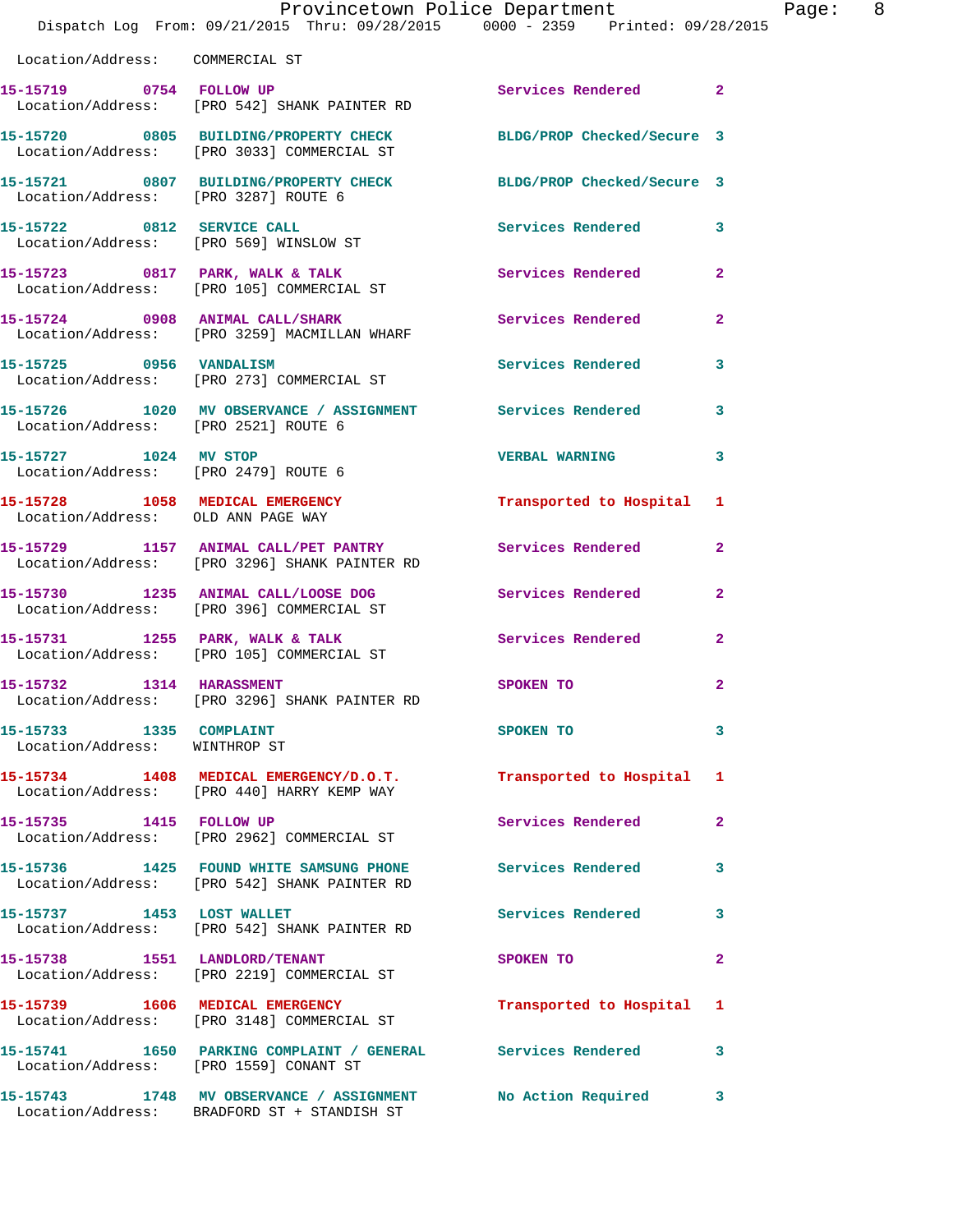|                         |                                                                                                                  | Provincetown Police Department | Page: 9                 |
|-------------------------|------------------------------------------------------------------------------------------------------------------|--------------------------------|-------------------------|
|                         | Dispatch Log From: 09/21/2015 Thru: 09/28/2015 0000 - 2359 Printed: 09/28/2015                                   |                                |                         |
| 15-15744 1800 COMPLAINT | Location/Address: JOHNSON ST + COMMERCIAL ST                                                                     | SPOKEN TO                      | 3                       |
| 15-15745 1803 MV STOP   | Location/Address: [PRO 37] BRADFORD ST                                                                           | <b>VERBAL WARNING</b>          | $\overline{\mathbf{3}}$ |
|                         | 15-15746 1919 LOST WALLET<br>Location/Address: [PRO 602] STANDISH ST                                             | <b>Services Rendered</b>       | 3                       |
|                         | 15-15747 1937 ASSIST CITIZEN<br>Location/Address: [PRO 68] PROVINCELANDS RD                                      | Services Rendered              | 3                       |
|                         | 15-15748 2011 BUILDING/PROPERTY CHECK BLDG/PROP Checked/Secure 3<br>Location/Address: [PRO 2898] JEROME SMITH RD |                                |                         |
|                         | 15-15749 2133 BUILDING/PROPERTY CHECK<br>Location/Address: [PRO 3033] COMMERCIAL ST                              | BLDG/PROP Checked/Secure 3     |                         |
|                         | 15-15750 2147 BUILDING/PROPERTY CHECK BLDG/PROP Checked/Secure 3<br>Location/Address: [PRO 530] SHANK PAINTER RD |                                |                         |
|                         | 15-15751 2147 BUILDING/PROPERTY CHECK<br>Location/Address: [PRO 519] RACE POINT RD                               | BLDG/PROP Checked/Secure 3     |                         |
|                         | 15-15753 2203 BUILDING/PROPERTY CHECK<br>Location/Address: [PRO 175] COMMERCIAL ST                               | BLDG/PROP Checked/Secure 3     |                         |
|                         | 15-15754 2220 BUILDING/PROPERTY CHECK<br>Location/Address: [PRO 182] COMMERCIAL ST                               | BLDG/PROP Checked/Secure 3     |                         |
|                         | 15-15755 2343 CROWDS/OVERCROWDING<br>Location/Address: BRADFORD ST + PRINCE ST                                   | SPOKEN TO                      | $\mathbf{2}$            |
|                         | 15-15756 2348 BUILDING/PROPERTY CHECK BLDG/PROP Checked/Secure 3<br>Location/Address: [PRO 440] HARRY KEMP WAY   |                                |                         |
|                         | 15-15757 2350 BUILDING/PROPERTY CHECK Services Rendered 3                                                        |                                |                         |

## **For Date: 09/25/2015 - Friday**

Location/Address: [PRO 2520] PRINCE ST

|                                      | 15-15758 0000 LOBBY TRAFFIC Services Rendered 2<br>Location/Address: [PRO 542] SHANK PAINTER RD                |                         | 19 |
|--------------------------------------|----------------------------------------------------------------------------------------------------------------|-------------------------|----|
|                                      | 15-15759 0017 MV OBSERVANCE / ASSIGNMENT Services Rendered<br>Location/Address: HOWLAND ST + BRADFORD ST       | $\overline{3}$          |    |
| Location/Address: COMMERCIAL ST      | 15-15760 0026 PARK, WALK & TALK Services Rendered                                                              | $\overline{2}$          |    |
| Location/Address: [PRO 2518] ROUTE 6 | 15-15763 0044 MV OBSERVANCE / ASSIGNMENT Services Rendered                                                     | $\overline{\mathbf{3}}$ |    |
|                                      | 15-15761 0045 BUILDING/PROPERTY CHECK BLDG/PROP Checked/Secure 3<br>Location/Address: [PRO 182] COMMERCIAL ST  |                         |    |
|                                      | 15-15762 0045 BUILDING/PROPERTY CHECK BLDG/PROP Checked/Secure 3<br>Location/Address: [PRO 175] COMMERCIAL ST  |                         |    |
|                                      | 15-15764 0050 BUILDING/PROPERTY CHECK BLDG/PROP Checked/Secure 3<br>Location/Address: [PRO 105] COMMERCIAL ST  |                         |    |
|                                      | 15-15765 0100 BUILDING/PROPERTY CHECK BLDG/PROP Checked/Secure 3<br>Location/Address: [PRO 1638] COMMERCIAL ST |                         |    |
|                                      | 15-15766 0108 NOISE COMPLAINT SPOKEN TO<br>Location/Address: [PRO 539] SHANK PAINTER RD                        | $\overline{\mathbf{3}}$ |    |
|                                      | Location/Address: [PRO 3231] BRADFORD ST                                                                       | 3                       |    |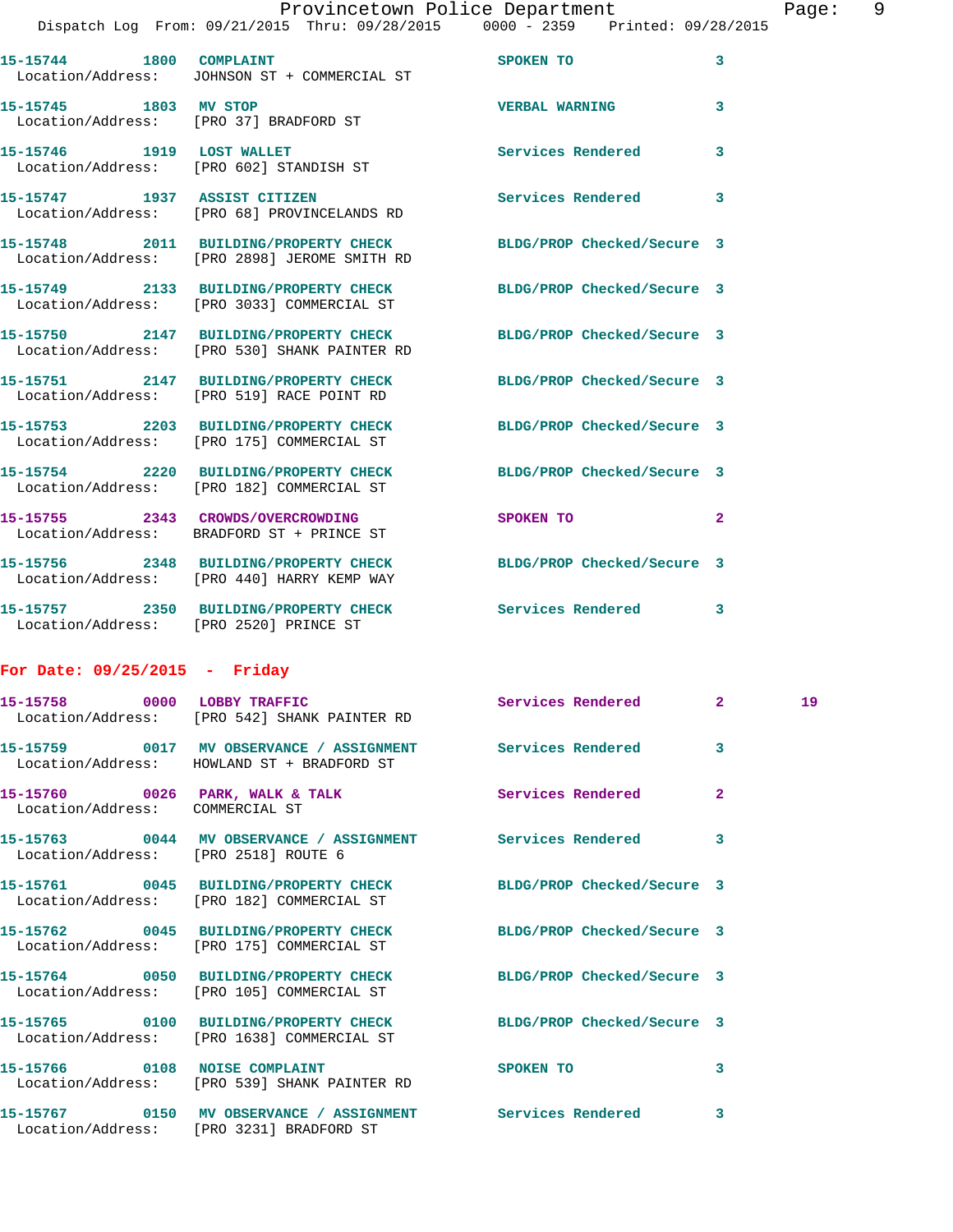|                                                                    | 15-15768 0157 MEDICAL EMERGENCY<br>Location/Address: [PRO 442] HARRY KEMP WAY                                      | Transported to Hospital 1  |                         |
|--------------------------------------------------------------------|--------------------------------------------------------------------------------------------------------------------|----------------------------|-------------------------|
|                                                                    | 15-15769 0227 BUILDING/PROPERTY CHECK<br>Location/Address: [PRO 3033] COMMERCIAL ST                                | BLDG/PROP Checked/Secure 3 |                         |
|                                                                    | 15-15770 0228 BUILDING/PROPERTY CHECK<br>Location/Address: [PRO 433] RYDER ST EXT                                  | BLDG/PROP Checked/Secure 3 |                         |
|                                                                    | 15-15771 0245 BUILDING/PROPERTY CHECK<br>Location/Address: [PRO 2898] JEROME SMITH RD                              | <b>Services Rendered</b>   | $\overline{\mathbf{3}}$ |
|                                                                    | 15-15772 0338 MEDICAL EMERGENCY/LIFT ASSIST Services Rendered 1<br>Location/Address: [PRO 781] CAPTAIN BERTIES WAY |                            |                         |
|                                                                    | 15-15773 0404 BUILDING/PROPERTY CHECK<br>Location/Address: [PRO 530] SHANK PAINTER RD                              | BLDG/PROP Checked/Secure 3 |                         |
|                                                                    | 15-15774 0427 PARK, WALK & TALK<br>Location/Address: [PRO 539] SHANK PAINTER RD                                    | Services Rendered 2        |                         |
|                                                                    | 15-15775 0525 MV OBSERVANCE / ASSIGNMENT Services Rendered<br>Location/Address: SNAIL RD + COMMERCIAL ST           |                            | 3                       |
| Location/Address: [PRO 94] BRADFORD ST                             | 15-15776 0541 MV OBSERVANCE / ASSIGNMENT Services Rendered                                                         |                            | 3                       |
|                                                                    | 15-15777 0610 FLIGHT COVERAGE<br>Location/Address: [PRO 516] RACE POINT RD                                         | Services Rendered          | $\mathbf{2}$            |
|                                                                    | 15-15778 0742 BY-LAW VIOLATION/ILLEGAL DUMP Services Rendered<br>Location/Address: [PRO 2481] TREMONT ST           |                            | $\overline{2}$          |
|                                                                    | 15-15779 0835 ANIMAL CALL/LOOSE DOGS<br>Location/Address: [PRO 2024] BAYBERRY AVE                                  | <b>VERBAL WARNING</b>      | $\mathbf{2}$            |
|                                                                    | 15-15780 0914 PARK, WALK & TALK<br>Location/Address: [PRO 105] COMMERCIAL ST                                       | Services Rendered          | $\overline{2}$          |
| Location/Address: [PRO 2521] ROUTE 6                               | 15-15781 0918 PARADE/WOUNDED WARRIOR                                                                               | Services Rendered          | $\overline{2}$          |
| 15-15782 0933 SERVICE CALL<br>Location/Address: [PRO 2513] ROUTE 6 |                                                                                                                    | <b>Services Rendered</b>   | 3                       |
|                                                                    | 15-15786 0936 ANIMAL CALL/CAT<br>Location/Address: [PRO 442] HARRY KEMP WAY                                        | <b>FOLLOW UP</b>           | $\mathbf{2}$            |
| 15-15783 1016 MV COMPLAINT                                         | Location/Address: [PRO 878] CONANT ST                                                                              | Citation/Warning Issued 2  |                         |
|                                                                    | 15-15784 1041 ASSIST AGENCY / MUTUAL AID Services Rendered<br>Location/Address: [PRO 1892] SHANK PAINTER RD        |                            | 3                       |
| 15-15785 1044 LOST WALLET                                          | Location/Address: [PRO 1194] COMMERCIAL ST                                                                         | Services Rendered 3        |                         |
| Location/Address: CENTER ST                                        | 15-15787 1116 ANIMAL CALL/PAST OCCURRED Services Rendered                                                          |                            | $\mathbf{2}$            |
|                                                                    | 15-15788 1138 SERVE RESTRAINING ORDER<br>Location/Address: [PRO 542] SHANK PAINTER RD                              | Taken/Referred to Other 2  |                         |
| 15-15789 1252 MV COMPLAINT                                         | Location/Address: CONANT ST + BRADFORD ST                                                                          | Citation/Warning Issued 2  |                         |
| 15-15790 1323 POSSIBLE LARCENY                                     | Location/Address: [PRO 1569] CUDWORTH ST                                                                           | No Action Required 2       |                         |
| 15-15791 1353 MEDICAL EMERGENCY                                    |                                                                                                                    | Transported to Hospital 1  |                         |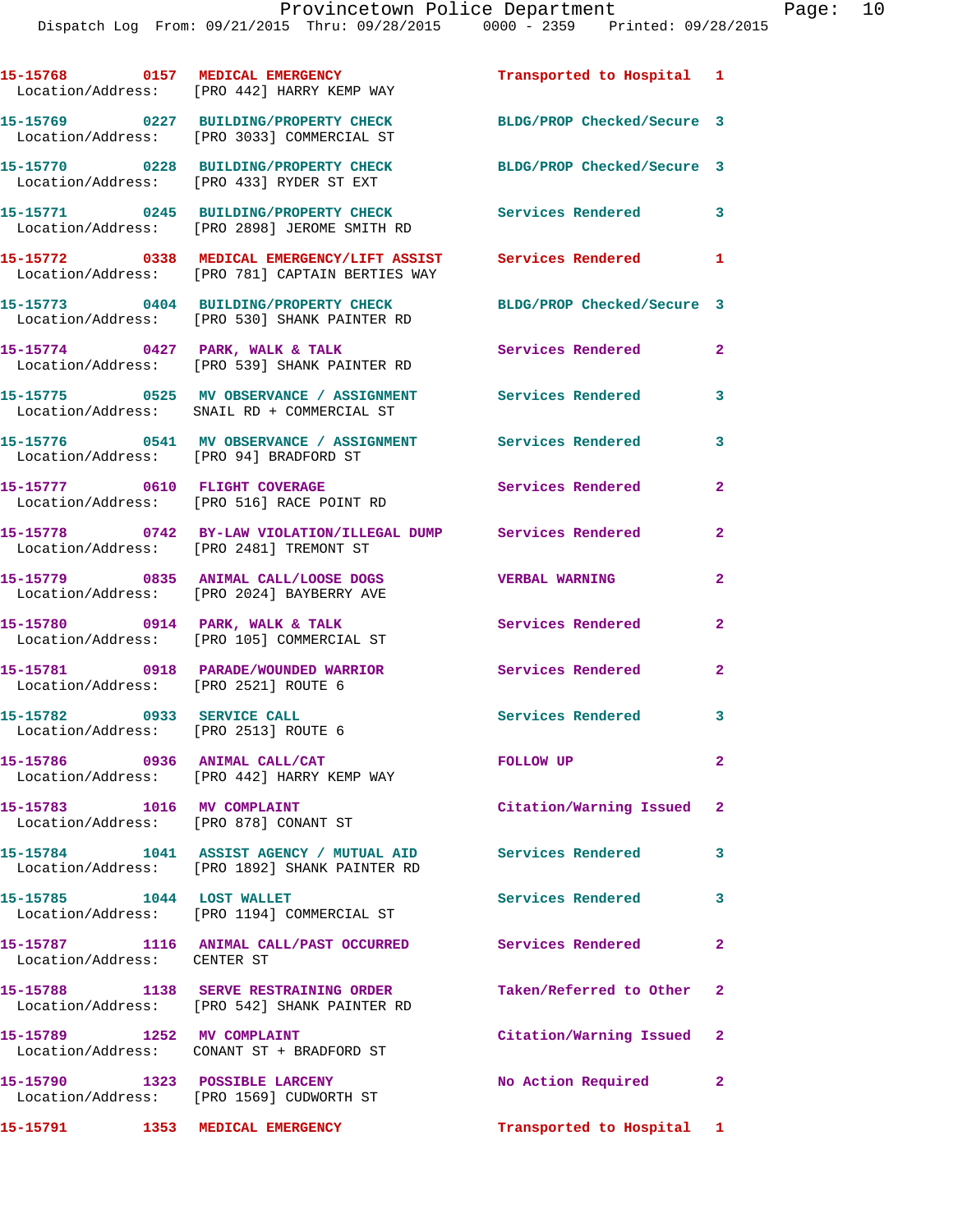|                         | Provincetown Police Department<br>Dispatch Log From: 09/21/2015 Thru: 09/28/2015 0000 - 2359 Printed: 09/28/2015  |                             |              | Page: 11 |  |
|-------------------------|-------------------------------------------------------------------------------------------------------------------|-----------------------------|--------------|----------|--|
|                         | Location/Address: [PRO 1952] COMMERCIAL ST                                                                        |                             |              |          |  |
|                         |                                                                                                                   | Transported to Hospital 1   |              |          |  |
|                         | 15-15795 1455 MEDICAL EMERGENCY/DOT<br>Location/Address: [PRO 440] HARRY KEMP WAY                                 | Transported to Hospital 1   |              |          |  |
| 15-15797 1505 COMPLAINT | Location/Address: [PRO 3305] COURT ST                                                                             | No Action Required 3        |              |          |  |
|                         | 15-15796 1509 PARK, WALK & TALK 1988 Services Rendered<br>Location: [PRO 3431] LOPES SQUARE                       |                             | $\mathbf{2}$ |          |  |
|                         | 15-15798 1513 SCHOOL CROSSING<br>Location/Address: [PRO 569] WINSLOW ST                                           | Services Rendered 3         |              |          |  |
|                         | 15-15799 1514 MEDICAL EMERGENCY<br>Location/Address: [PRO 440] HARRY KEMP WAY                                     | Transported to Hospital 1   |              |          |  |
|                         | 15-15800 1534 MEDICAL EMERGENCY<br>Location/Address: [PRO 2300] CENTER ST                                         | Transported to Hospital 1   |              |          |  |
|                         | 15-15801 1548 EMERGENCY GENERATOR TEST                                                                            | No Action Required 3        |              |          |  |
|                         | 15-15802 1608 911 GENERAL<br>Location/Address: [PRO 2647] SHANK PAINTER RD                                        | SPOKEN TO<br>$\blacksquare$ |              |          |  |
|                         | 15-15803 1636 BUILDING/PROPERTY CHECK BLDG/PROP Checked/Secure 3<br>Location/Address: [PRO 3033] COMMERCIAL ST    |                             |              |          |  |
| 15-15804 1637 ASSAULT   | Location/Address: [PRO 2698] COMMERCIAL ST                                                                        | GONE ON ARRIVAL 1           |              |          |  |
|                         | 15-15806 1835 BUILDING/PROPERTY CHECK BLDG/PROP Checked/Secure 3<br>Location/Address: [PRO 182] COMMERCIAL ST     |                             |              |          |  |
| 15-15807 1845 BAR CHECK | Location/Address: [PRO 146] COMMERCIAL ST                                                                         | Services Rendered 2         |              |          |  |
|                         | 15-15808 1846 FOUND PROPERTY<br>Location/Address: [PRO 248] COMMERCIAL ST                                         | No Action Required 3        |              |          |  |
| 15-15809 1958 COMPLAINT | Location/Address: [PRO 542] SHANK PAINTER RD                                                                      | SPOKEN TO                   | 3            |          |  |
|                         | 15-15810 2023 BUILDING/PROPERTY CHECK BLDG/PROP Checked/Secure 3<br>Location/Address: [PRO 1952] COMMERCIAL ST    |                             |              |          |  |
|                         | 15-15812 2028 NOISE GENERAL<br>Location/Address: [PRO 112] COMMERCIAL ST                                          | No Action Required 3        |              |          |  |
|                         | 15-15813 2034 MV VS FENCE<br>Location/Address: [PRO 941] HANCOCK ST                                               | Services Rendered 1         |              |          |  |
|                         | 15-15814 2036 COMPLAINT - STREET PERFORMERS SPOKEN TO<br>Location/Address: [PRO 175] COMMERCIAL ST                |                             | 3            |          |  |
|                         | 15-15815 2211 LOST ITEMS RETURNED<br>Location/Address: [PRO 2277] BRADFORD ST                                     | Services Rendered 3         |              | 1        |  |
|                         | 15-15816 2215 MEDICAL EMERGENCY <b>EXERGENER PATIENT REFUSAL</b><br>Location/Address: [PRO 3670] SHANK PAINTER RD |                             | $\mathbf{1}$ |          |  |
|                         | 15-15817 2301 LOBBY TRAFFIC<br>Location/Address: [PRO 542] SHANK PAINTER RD                                       | Services Rendered 3         |              | 25       |  |
| 15-15821 2320 COMPLAINT | Location/Address: [PRO 1615] BANGS ST                                                                             | Services Rendered 3         |              |          |  |
|                         | 15-15818 2326 BUILDING/PROPERTY CHECK BLDG/PROP Checked/Secure 3                                                  |                             |              |          |  |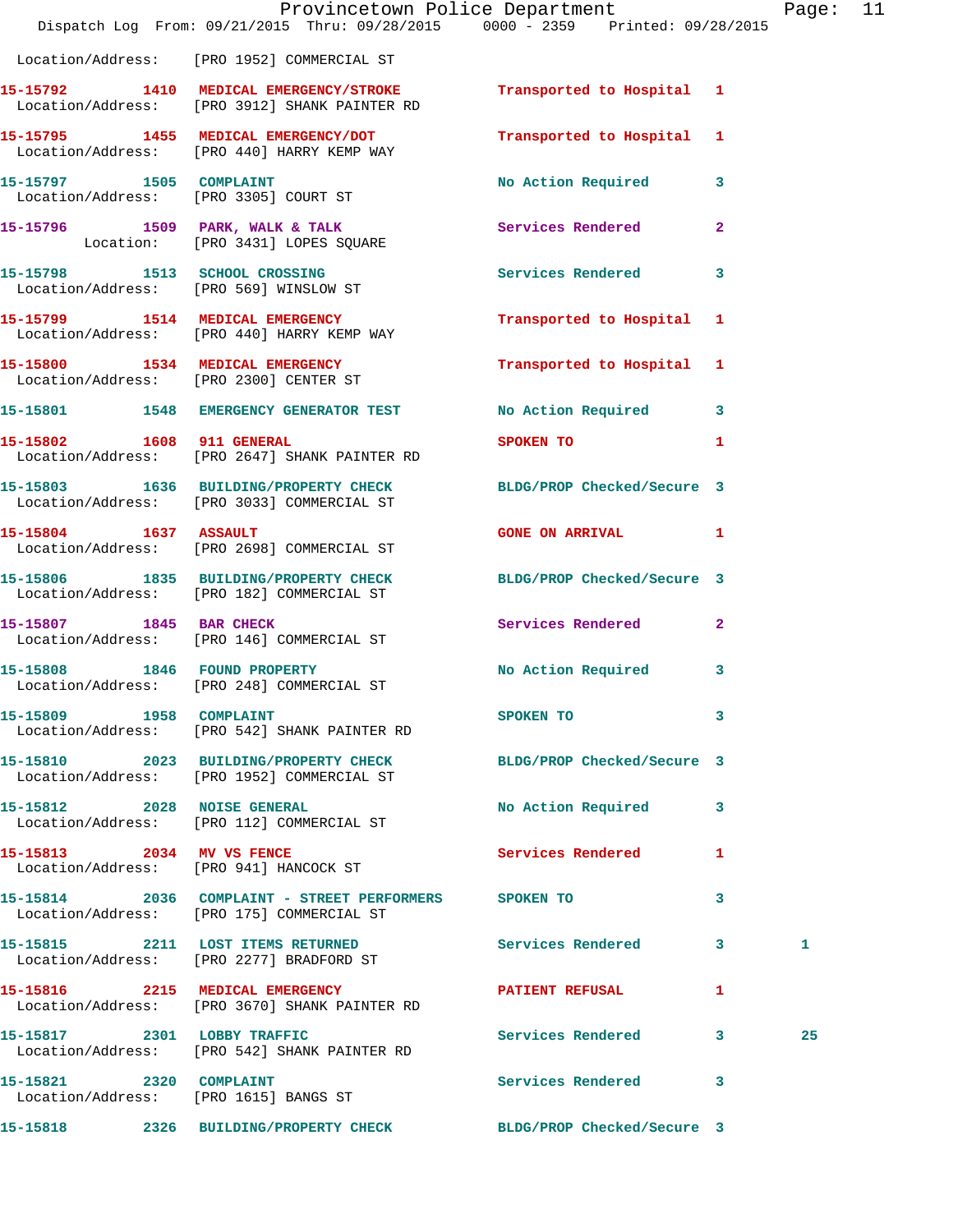|                                                               | Dispatch Log From: 09/21/2015 Thru: 09/28/2015 0000 - 2359 Printed: 09/28/2015                                  | Provincetown Police Department |              | Page: 12 |  |
|---------------------------------------------------------------|-----------------------------------------------------------------------------------------------------------------|--------------------------------|--------------|----------|--|
|                                                               | Location/Address: [PRO 2109] THISTLEMORE WAY                                                                    |                                |              |          |  |
|                                                               | 15-15819 2332 MV OBSERVANCE / ASSIGNMENT Services Rendered 3<br>Location/Address: HOWLAND ST + BRADFORD ST      |                                |              |          |  |
|                                                               | 15-15820 2340 BUILDING/PROPERTY CHECK<br>Location/Address: [PRO 3033] COMMERCIAL ST                             | BLDG/PROP Checked/Secure 3     |              |          |  |
| 15-15822 2349 MV STOP                                         | Location/Address: [PRO 754] BRADFORD ST                                                                         | VERBAL WARNING 3               |              |          |  |
| For Date: $09/26/2015$ - Saturday                             |                                                                                                                 |                                |              |          |  |
|                                                               | 15-15823 0006 BUILDING/PROPERTY CHECK BLDG/PROP Checked/Secure 3<br>Location/Address: [PRO 182] COMMERCIAL ST   |                                |              |          |  |
|                                                               | 15-15824 0012 MEDICAL/ALLERGIC REACTION Transported to Hospital 1 Location/Address: [PRO 1630] WINSLOW ST       |                                |              |          |  |
|                                                               | 15-15825 0014 BUILDING/PROPERTY CHECK<br>Location/Address: [PRO 1989] COMMERCIAL ST                             | BLDG/PROP Checked/Secure 3     |              |          |  |
|                                                               | 15-15826 0028 FOLLOW UP/NOISE COMPLAINT Services Rendered<br>Location/Address: [PRO 539] SHANK PAINTER RD       |                                | $\mathbf{2}$ |          |  |
|                                                               | 15-15827 0100 MV OBSERVANCE / ASSIGNMENT Services Rendered<br>Location/Address: HOWLAND ST + BRADFORD ST        |                                | $\mathbf{3}$ |          |  |
| Location/Address: [PRO 94] BRADFORD ST                        | 15-15828 0123 BUILDING/PROPERTY CHECK BLDG/PROP Checked/Secure 3                                                |                                |              |          |  |
|                                                               | 15-15829 0141 BUILDING/PROPERTY CHECK BLDG/PROP Checked/Secure 3<br>Location/Address: [PRO 1646] WINSLOW ST     |                                |              |          |  |
|                                                               | 15-15830 0152 BUILDING/PROPERTY CHECK BLDG/PROP Checked/Secure 3<br>Location/Address: [PRO 447] JEROME SMITH RD |                                |              |          |  |
| 15-15831 0250 MV COMPLAINT                                    | Location/Address: [PRO 165] COMMERCIAL ST                                                                       | Services Rendered              | $\mathbf{2}$ |          |  |
|                                                               | 15-15832 0306 BUILDING/PROPERTY CHECK<br>Location/Address: [PRO 446] HOWLAND ST                                 | BLDG/PROP Checked/Secure 3     |              |          |  |
|                                                               | 15-15833 0326 BUILDING/PROPERTY CHECK BLDG/PROP Checked/Secure 3<br>Location/Address: [PRO 3033] COMMERCIAL ST  |                                |              |          |  |
|                                                               | 15-15834 0331 BUILDING/PROPERTY CHECK<br>Location/Address: [PRO 1638] COMMERCIAL ST                             | BLDG/PROP Checked/Secure 3     |              |          |  |
|                                                               | 15-15835 0410 PARK, WALK & TALK<br>Location/Address: [PRO 433] RYDER ST EXT                                     | Services Rendered              | $\mathbf{2}$ |          |  |
| Location/Address: [PRO 512] PRINCE ST                         | 15-15836  0541 BUILDING/PROPERTY CHECK                                                                          | BLDG/PROP Checked/Secure 3     |              |          |  |
|                                                               | 15-15837 0543 BUILDING/PROPERTY CHECK BLDG/PROP Checked/Secure 3<br>Location/Address: [PRO 519] RACE POINT RD   |                                |              |          |  |
| 15-15838 0613 AIRPORT                                         | Location/Address: [PRO 516] RACE POINT RD                                                                       | Services Rendered              | $\mathbf{2}$ |          |  |
| 15-15839 0838 PET PANTRY                                      | Location/Address: [PRO 3296] SHANK PAINTER RD                                                                   | Services Rendered              | $\mathbf{2}$ |          |  |
|                                                               | 15-15840 0854 BUILDING/PROPERTY CHECK Services Rendered<br>Location/Address: [PRO 3430] COMMERCIAL ST           |                                | $\mathbf{3}$ |          |  |
| 15-15841 0938 MV STOP<br>Location/Address: [PRO 2521] ROUTE 6 |                                                                                                                 | Citation/Warning Issued 3      |              |          |  |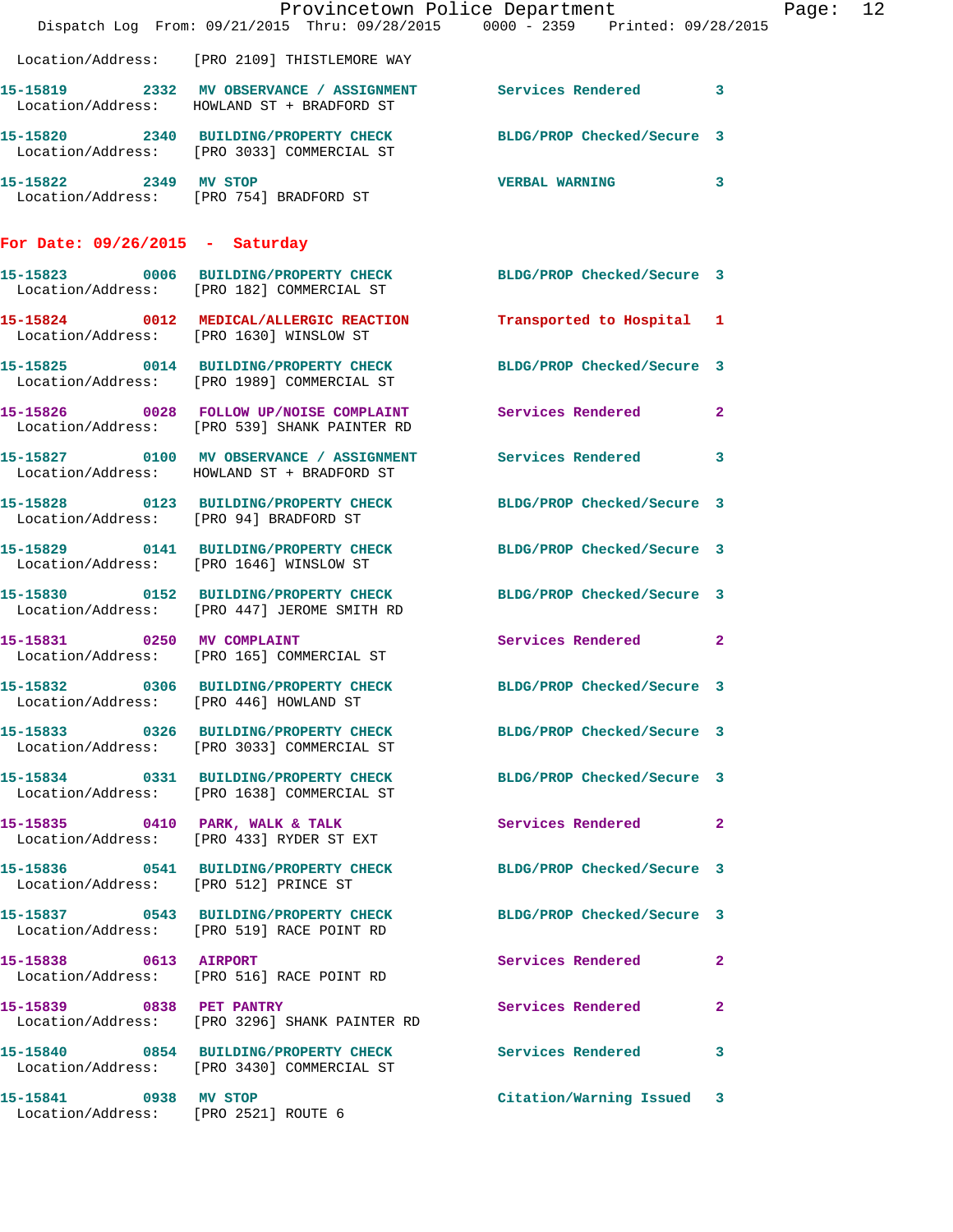| 15-15842 0959 COMPLAINT                                        | Location/Address: [PRO 1780] JOHNSON ST                                                                    | Services Rendered 3        |                |
|----------------------------------------------------------------|------------------------------------------------------------------------------------------------------------|----------------------------|----------------|
| 15-15843 1005 WATER LEAK                                       | Location/Address: [PRO 1463] COMMERCIAL ST                                                                 | Taken/Referred to Other 3  |                |
| 15-15844 1026 MV TOWED                                         | Location/Address: CONWELL ST + CEMETERY RD                                                                 | <b>Vehicle Towed</b>       | 3              |
| 15-15845 1028 THREATS                                          | Location/Address: [PRO 1261] COMMERCIAL ST                                                                 | Services Rendered          | $\overline{2}$ |
|                                                                | 15-15846 1116 ANIMAL CARE/CUSTODY<br>Location/Address: [PRO 442] HARRY KEMP WAY                            | Services Rendered          | $\mathbf{2}$   |
|                                                                | 15-15847 1133 TAXI OPERATION COMPLAINT<br>Location/Address: CEMETERY RD + CONWELL ST                       | SPOKEN TO                  | $\overline{2}$ |
| 15-15848 1142 CANINE GAMES                                     | Location/Address: [PRO 447] JEROME SMITH RD                                                                | Services Rendered          | 3              |
| Location/Address: [PRO 3440] ROUTE 6                           | 15-15849 1153 MV OBSERVANCE / ASSIGNMENT                                                                   | Services Rendered          | $\mathbf{3}$   |
|                                                                | 15-15850 1158 MEDICAL EMERGENCY/SEIZURE<br>Location/Address: [PRO 3828] COMMERCIAL ST                      | Transported to Hospital 1  |                |
|                                                                | 15-15851 1208 BUILDING/PROPERTY CHECK<br>Location/Address: [PRO 2483] COMMERCIAL ST                        | Services Rendered          | 3              |
|                                                                | 15-15852 1218 ALARM - GENERAL<br>Location/Address: [PRO 346] COMMERCIAL ST                                 | False Alarm                | 1              |
| Location/Address: [PRO 1086] PRINCE ST                         | 15-15853 1235 MEDICAL EMERGENCY/FALL                                                                       | Transported to Hospital 1  |                |
|                                                                | 15-15854 1253 NOISE COMPLAINT/MOTORCYCLES Services Rendered<br>Location/Address: BRADFORD ST + WINSLOW ST  |                            | 3              |
|                                                                | 15-15855 1259 PARK, WALK & TALK<br>Location/Address: [PRO 3259] MACMILLAN WHARF                            | <b>Services Rendered</b>   | $\mathbf{2}$   |
|                                                                | 15-15856 1312 ANIMAL CALL/DOG INCIDENT<br>Location/Address: [PRO 383] COMMERCIAL ST                        | Citation/Warning Issued 2  |                |
| 15-15857 1320 FOLLOW UP/THEFT                                  | Location/Address: [PRO 569] WINSLOW ST                                                                     | Services Rendered          | $\mathbf{2}^-$ |
|                                                                | 15-15858 1427 ASSIST CITIZEN/MV LOCK OUT Services Rendered<br>Location/Address: [PRO 537] SHANK PAINTER RD |                            | 3              |
| 15-15859 1459 THREATS<br>Location/Address: [PRO 639] CENTER ST |                                                                                                            | Peace Restored             | $\mathbf{2}$   |
|                                                                |                                                                                                            | <b>Services Rendered</b>   | 1              |
|                                                                | 15-15861 1543 ASSIST AGENCY / MUTUAL AID Services Rendered<br>Location/Address: [PRO 1463] COMMERCIAL ST   |                            | $\mathbf{3}$   |
| 15-15862 1549 ALARM - FIRE                                     | Location/Address: [PRO 1886] BRADFORD ST                                                                   | False Alarm                | $\mathbf{1}$   |
|                                                                | 15-15864 1641 ANIMAL CALL/DOG IN M/V<br>Location/Address: [PRO 526] RYDER ST EXT                           | Services Rendered          | $\mathbf{2}$   |
|                                                                | 15-15865 1645 BUILDING/PROPERTY CHECK<br>Location/Address: [PRO 1778] SHANK PAINTER RD                     | BLDG/PROP Checked/Secure 3 |                |
|                                                                | 15-15866 1657 PARK, WALK & TALK<br>Location/Address: [PRO 105] COMMERCIAL ST                               | Services Rendered 2        |                |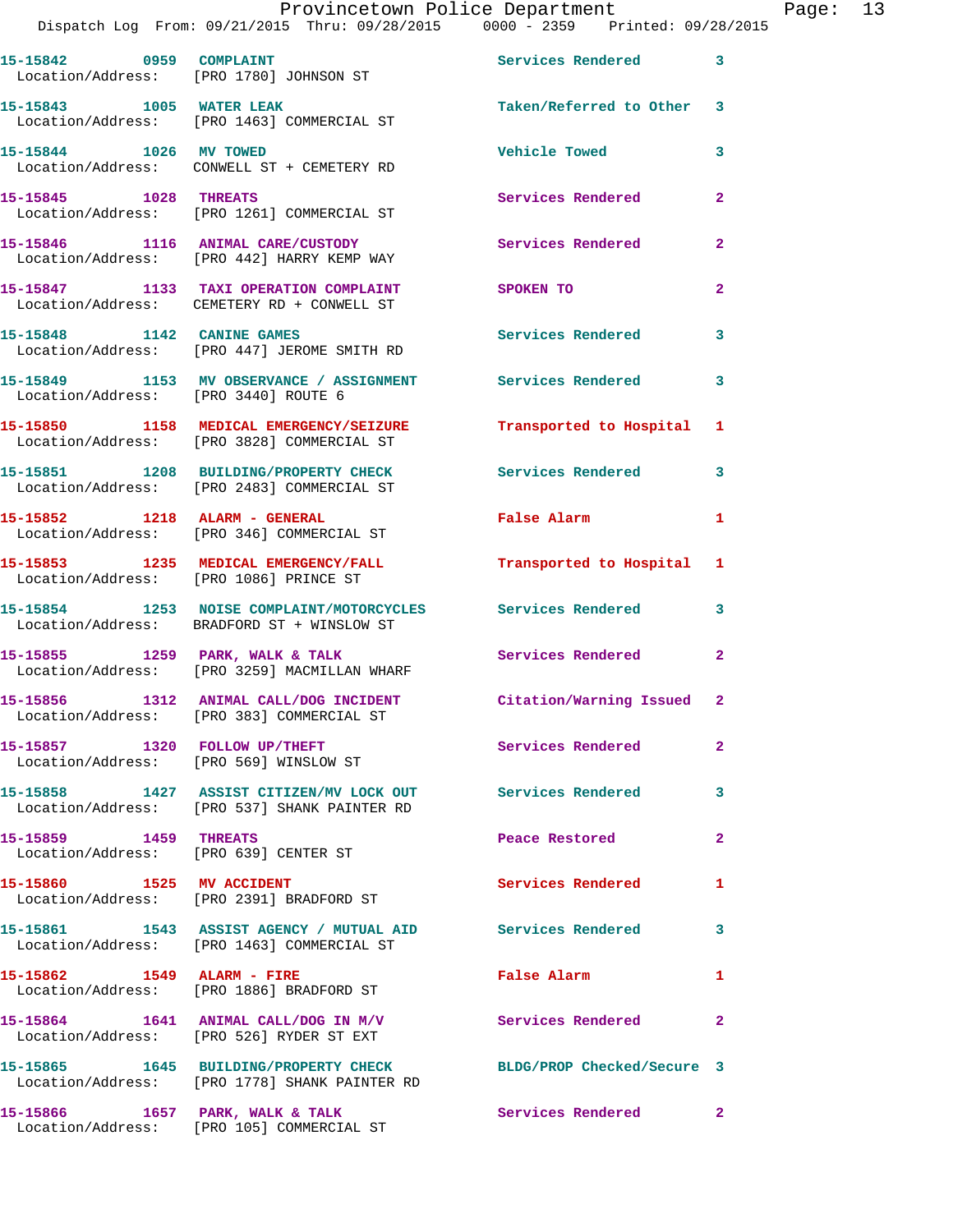Dispatch Log From: 09/21/2015 Thru: 09/28/2015 0000 - 2359 Printed: 09/28/2015

|                                      | 15-15867 1723 FOUND GLASSES<br>Location/Address: [PRO 542] SHANK PAINTER RD             | Services Rendered          | 3                       |
|--------------------------------------|-----------------------------------------------------------------------------------------|----------------------------|-------------------------|
| 15-15868 1813 SERVICE CALL           | Location/Address: [PRO 542] SHANK PAINTER RD                                            | SPOKEN TO                  | $\overline{\mathbf{3}}$ |
|                                      | 15-15869 1906 MEDICAL EMERGENCY/FACIAL<br>Location/Address: [PRO 2977] COMMERCIAL ST    | <b>Services Rendered</b>   | 1                       |
|                                      | 15-15871 2005 BUILDING/PROPERTY CHECK<br>Location/Address: [PRO 3033] COMMERCIAL ST     | BLDG/PROP Checked/Secure 3 |                         |
|                                      | 15-15872 2045 MEDICAL EMERGENCY/EYE<br>Location/Address: [PRO 1249] RACE POINT RD       | Transported to Hospital    | 1                       |
| 15-15873 2058 NOISE COMPLAINT        | Location/Address: [PRO 524] COMMERCIAL ST                                               | Taken/Referred to Other    | 3                       |
| 15-15874 2145 BAR CHECK              | Location/Address: [PRO 208] COMMERCIAL ST                                               | <b>Services Rendered</b>   | $\overline{2}$          |
|                                      | 15-15875 2150 MEDICAL EMERGENCY/FALL<br>Location/Address: [PRO 2058] PILGRIM HEIGHTS RD | Transported to Hospital    | 1                       |
|                                      | 15-15876 2153 BUILDING/PROPERTY CHECK<br>Location/Address: [PRO 1952] COMMERCIAL ST     | BLDG/PROP Checked/Secure 3 |                         |
| 15-15878 2331 ALARM - GENERAL        | Location/Address: [PRO 3443] COMMERCIAL ST                                              | <b>Services Rendered</b>   | 1                       |
|                                      | 15-15879 2337 BUILDING/PROPERTY CHECK<br>Location/Address: [PRO 75] CAPTAIN BERTIE RD   | Services Rendered          | 3                       |
| Location/Address: [PRO 3287] ROUTE 6 | 15-15880 2339 BUILDING/PROPERTY CHECK                                                   | BLDG/PROP Checked/Secure 3 |                         |
|                                      | 15-15881 2346 MV OBSERVANCE / ASSIGNMENT<br>Location/Address: HOWLAND ST + BRADFORD ST  | <b>Services Rendered</b>   | 3                       |
|                                      | 15-15882 2358 BUILDING/PROPERTY CHECK<br>Location/Address: [PRO 182] COMMERCIAL ST      | BLDG/PROP Checked/Secure 3 |                         |

## **For Date: 09/27/2015 - Sunday**

|                                                                 | 15-15877 0000 LOBBY TRAFFIC<br>Location/Address: [PRO 542] SHANK PAINTER RD                                        | Services Rendered 2       |                         | 16 |
|-----------------------------------------------------------------|--------------------------------------------------------------------------------------------------------------------|---------------------------|-------------------------|----|
| 15-15883 0003 MV STOP<br>Location/Address: [PRO 56] BRADFORD ST |                                                                                                                    | <b>VERBAL WARNING</b>     | $\overline{\mathbf{3}}$ |    |
|                                                                 | 15-15885 0015 DISTURBANCE<br>Location/Address: [PRO 105] COMMERCIAL ST                                             | Peace Restored            | 1                       |    |
|                                                                 | 15-15886 0107 BUILDING/PROPERTY CHECK BLDG/PROP Checked/Secure 3<br>Location/Address: [PRO 1638] COMMERCIAL ST     |                           |                         |    |
| Location/Address: [PRO 94] BRADFORD ST                          | 15-15887       0134   MV OBSERVANCE / ASSIGNMENT       Services Rendered                                           |                           | $\overline{\mathbf{3}}$ |    |
|                                                                 | 15-15888      0140   MEDICAL EMERGENCY/FALL         Services Rendered<br>Location/Address: [PRO 165] COMMERCIAL ST |                           | $\mathbf{1}$            |    |
|                                                                 | Location/Address: [PRO 165] COMMERCIAL ST                                                                          |                           | $\overline{2}$          |    |
| Location/Address: [PRO 512] PRINCE ST                           | 15-15890 0212 BUILDING/PROPERTY CHECK BLDG/PROP Checked/Secure 3                                                   |                           |                         |    |
| 15-15891 0252 MISSING PERSON                                    |                                                                                                                    | Taken/Referred to Other 1 |                         |    |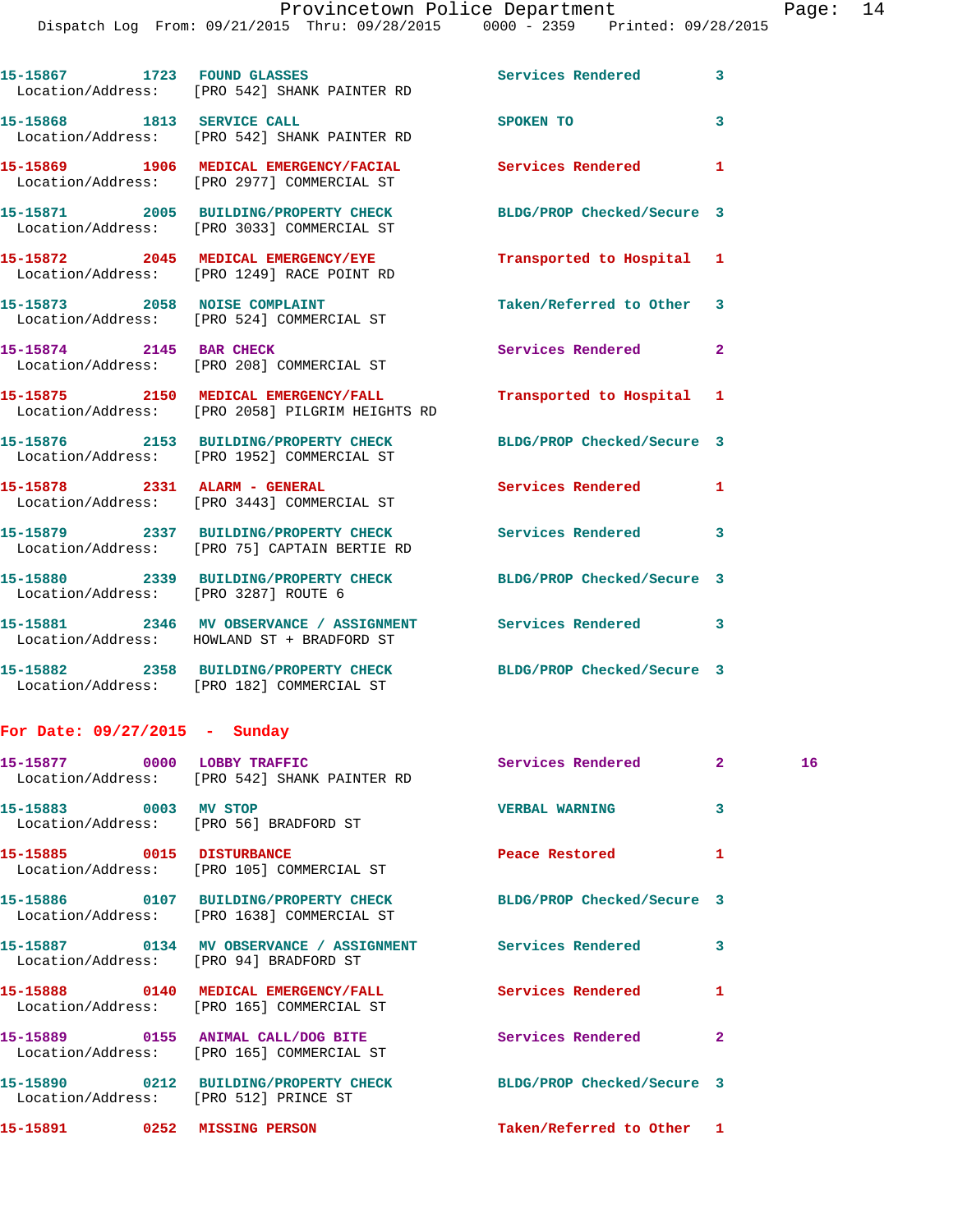|                                                                    | Provincetown Police Department<br>Dispatch Log From: 09/21/2015 Thru: 09/28/2015 0000 - 2359 Printed: 09/28/2015 |                            |                |
|--------------------------------------------------------------------|------------------------------------------------------------------------------------------------------------------|----------------------------|----------------|
|                                                                    |                                                                                                                  |                            |                |
|                                                                    | Location/Address: [PRO 542] SHANK PAINTER RD                                                                     |                            |                |
| 15-15892 0637 FOLLOW UP                                            | Location/Address: [PRO 606] CONWELL ST                                                                           | Could Not Locate 2         |                |
|                                                                    | 15-15893 0808 BUILDING/PROPERTY CHECK BLDG/PROP Checked/Secure 3<br>Location/Address: [PRO 1638] COMMERCIAL ST   |                            |                |
| 15-15894 0831 FOLLOW UP                                            | Location/Address: [PRO 542] SHANK PAINTER RD                                                                     | Services Rendered          | $\mathbf{2}$   |
|                                                                    | 15-15895 0846 BUILDING/PROPERTY CHECK BLDG/PROP Checked/Secure 3<br>Location/Address: [PRO 3033] COMMERCIAL ST   |                            |                |
| Location/Address: [PRO 3440] ROUTE 6                               | 15-15896 0906 MV OBSERVANCE / ASSIGNMENT Services Rendered                                                       |                            | 3              |
| 15-15897 0913 MV STOP<br>Location/Address: [PRO 521] ROUTE 6       |                                                                                                                  | <b>VERBAL WARNING</b>      | 3              |
| 15-15898 0934 MV STOP<br>Location/Address: [PRO 521] ROUTE 6       |                                                                                                                  | <b>VERBAL WARNING</b>      | 3              |
| 15-15899 0939 PARK, WALK & TALK<br>Location/Address: COMMERCIAL ST |                                                                                                                  | Services Rendered          | $\overline{2}$ |
|                                                                    | 15-15900 1031 MV STOP<br>Location/Address: [PRO 1032] OFF CEMETERY RD                                            | No Action Required         | 3              |
| Location/Address: [PRO 595] BRADFORD ST                            | 15-15901 1053 FOUND BROWN SHOULDER BAG                                                                           | Services Rendered          | 3              |
|                                                                    | 15-15902 1104 MEDICAL/CHEST PAIN<br>Location/Address: [PRO 931] FRANKLIN ST                                      | Transported to Hospital    | 1              |
| Location/Address: CONWELL ST + ROUTE 6                             | 15-15903 1112 MV OBSERVANCE / ASSIGNMENT Services Rendered                                                       |                            | 3              |
| Location/Address: [PRO 2518] ROUTE 6                               | 15-15904 1121 MV OBSERVANCE / ASSIGNMENT Services Rendered                                                       |                            | 3              |
|                                                                    | 15-15905 1122 BUILDING/PROPERTY CHECK BLDG/PROP Checked/Secure 3<br>Location/Address: [PRO 519] RACE POINT RD    |                            |                |
| 15-15906 1144 MV STOP                                              | Location/Address: [PRO 3259] MACMILLAN WHARF                                                                     | <b>VERBAL WARNING</b>      | 3              |
| Location/Address: ROUTE 6 + SNAIL RD                               | 15-15907 1215 MV OBSERVANCE / ASSIGNMENT Services Rendered                                                       |                            | 3              |
| 15-15908 1217 COMPLAINT                                            | Location/Address: [PRO 542] SHANK PAINTER RD                                                                     | Taken/Referred to Other    | 3              |
| 15-15909 1221 MV STOP                                              | Location/Address: [PRO 2521] ROUTE 6                                                                             | Citation/Warning Issued    | 3              |
| 15-15910 1358 CASAS PARADE                                         | Location/Address: [PRO 1989] COMMERCIAL ST                                                                       | Services Rendered          | $\mathbf{2}$   |
|                                                                    | 15-15911 1359 2 DOGS IN M/V<br>Location/Address: [PRO 3912] SHANK PAINTER RD                                     | SPOKEN TO                  | $\mathbf{2}$   |
| 15-15912 1437 MV DISABLED<br>Location/Address: [PRO 2519] ROUTE 6  |                                                                                                                  | <b>Vehicle Towed</b>       | $\overline{2}$ |
|                                                                    | 15-15913 1505 MEDICAL EMERGENCY<br>Location/Address: [PRO 595] BRADFORD ST                                       | <b>SPOKEN TO</b>           | 1              |
| Location/Address: THISTLEMORE WAY                                  | 15-15914 1536 BUILDING/PROPERTY CHECK                                                                            | BLDG/PROP Checked/Secure 3 |                |

Page: 15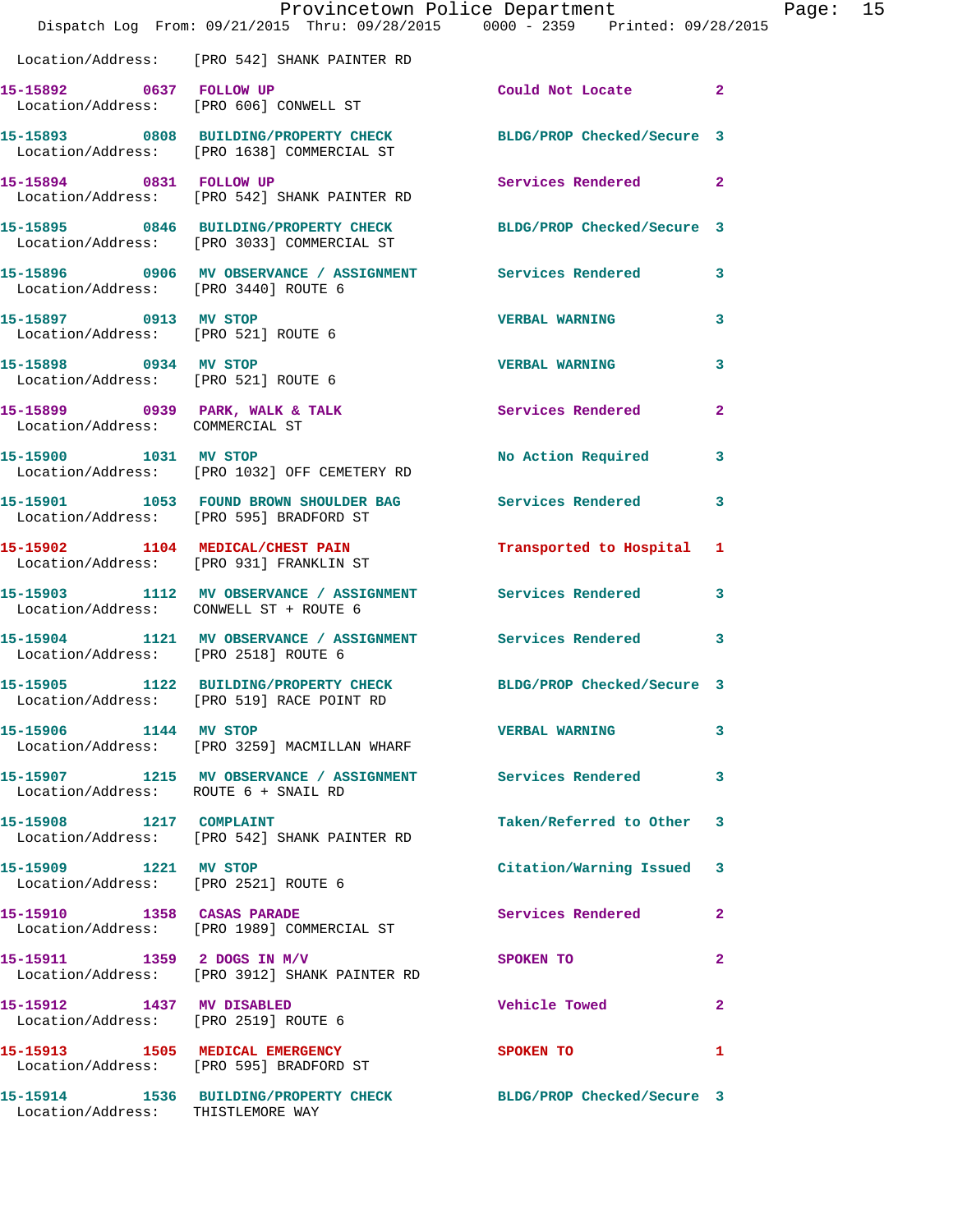|                                                                   |                                                                                       | Provincetown Police Department                                                                                   | Page: 16 |  |
|-------------------------------------------------------------------|---------------------------------------------------------------------------------------|------------------------------------------------------------------------------------------------------------------|----------|--|
|                                                                   |                                                                                       | Dispatch Log From: 09/21/2015 Thru: 09/28/2015 0000 - 2359 Printed: 09/28/2015                                   |          |  |
| Location/Address: SNAIL RD + ROUTE 6                              |                                                                                       | 15-15916 1558 FOUND BAG W/PRESCRIPTIONS Services Rendered 3                                                      |          |  |
|                                                                   | Location/Address: [PRO 105] COMMERCIAL ST                                             | 15-15917 1609 PARK, WALK & TALK 1999 Services Rendered 2                                                         |          |  |
| Location/Address: DYER ST                                         | 15-15918 1643 MV COMPLAINT                                                            | No Action Required 2                                                                                             |          |  |
|                                                                   | 15-15919 1644 MV COMPLAINT<br>Location/Address: [PRO 3398] COMMERCIAL ST              | <b>Services Rendered</b><br>$\mathbf{2}$                                                                         |          |  |
|                                                                   | Location/Address: [PRO 2898] JEROME SMITH RD                                          | 15-15920 1813 BUILDING/PROPERTY CHECK BLDG/PROP Checked/Secure 3                                                 |          |  |
|                                                                   | 15-15922 1853 ALARM - GENERAL<br>Location/Address: [PRO 1077] PLEASANT ST             | Services Rendered 1                                                                                              |          |  |
|                                                                   | Location/Address: [PRO 182] COMMERCIAL ST                                             | 15-15921 1854 BUILDING/PROPERTY CHECK BLDG/PROP Checked/Secure 3                                                 |          |  |
|                                                                   | 15-15923 1907 MEDICAL EMERGENCY<br>Location/Address: [PRO 1886] BRADFORD ST           | Transported to Hospital 1                                                                                        |          |  |
|                                                                   | Location/Address: [PRO 3033] COMMERCIAL ST                                            | 15-15924 2012 BUILDING/PROPERTY CHECK BLDG/PROP Checked/Secure 3                                                 |          |  |
| Location/Address: SHANK PAINTER RD                                |                                                                                       | 15-15925 2020 BUILDING/PROPERTY CHECK No Action Required 3                                                       |          |  |
| Location/Address: SHANK PAINTER RD                                |                                                                                       | 15-15926 2022 MV OBSERVANCE / ASSIGNMENT No Action Required 3                                                    |          |  |
| 15-15927 2108 MV DISABLED<br>Location/Address: [PRO 3440] ROUTE 6 |                                                                                       | Services Rendered 2                                                                                              | 1        |  |
|                                                                   |                                                                                       | 15-15928 2118 BUILDING/PROPERTY CHECK BLDG/PROP Checked/Secure 3<br>Location/Address: [PRO 530] SHANK PAINTER RD |          |  |
|                                                                   | Location/Address: [PRO 519] RACE POINT RD                                             | 15-15929 2133 BUILDING/PROPERTY CHECK BLDG/PROP Checked/Secure 3                                                 |          |  |
|                                                                   | 15-15931 2206 BUILDING/PROPERTY CHECK<br>Location/Address: [PRO 545] SHANK PAINTER RD | BLDG/PROP Checked/Secure 3                                                                                       |          |  |
|                                                                   | Location/Address: [PRO 105] COMMERCIAL ST                                             | 15-15930 2207 BUILDING/PROPERTY CHECK BLDG/PROP Checked/Secure 3                                                 |          |  |
|                                                                   | Location/Address: [PRO 519] RACE POINT RD                                             | 15-15932 2311 BUILDING/PROPERTY CHECK BLDG/PROP Checked/Secure 3                                                 |          |  |
|                                                                   | 15-15933 2335 SUSPICIOUS ACTIVITY<br>Location/Address: [PRO 564] BAYBERRY AVE         | Services Rendered 2                                                                                              |          |  |
| 15-15934 2341 BAR CHECK                                           | Location/Address: [PRO 3255] COMMERCIAL ST                                            | Services Rendered 2                                                                                              |          |  |
|                                                                   | Location/Address: [PRO 182] COMMERCIAL ST                                             | 15-15935 2343 BUILDING/PROPERTY CHECK BLDG/PROP Checked/Secure 3                                                 |          |  |
| For Date: $09/28/2015$ - Monday                                   |                                                                                       |                                                                                                                  |          |  |
|                                                                   | Location/Address: [PRO 1646] WINSLOW ST                                               | 15-15936 0005 BUILDING/PROPERTY CHECK BLDG/PROP Checked/Secure 3                                                 |          |  |
|                                                                   | Location/Address: [PRO 433] RYDER ST EXT                                              | 15-15938 0008 BUILDING/PROPERTY CHECK BLDG/PROP Checked/Secure 3                                                 |          |  |
|                                                                   | Location/Address: [PRO 2519] ROUTE 6                                                  | 15-15937 0009 MV OBSERVANCE / ASSIGNMENT Services Rendered 3                                                     |          |  |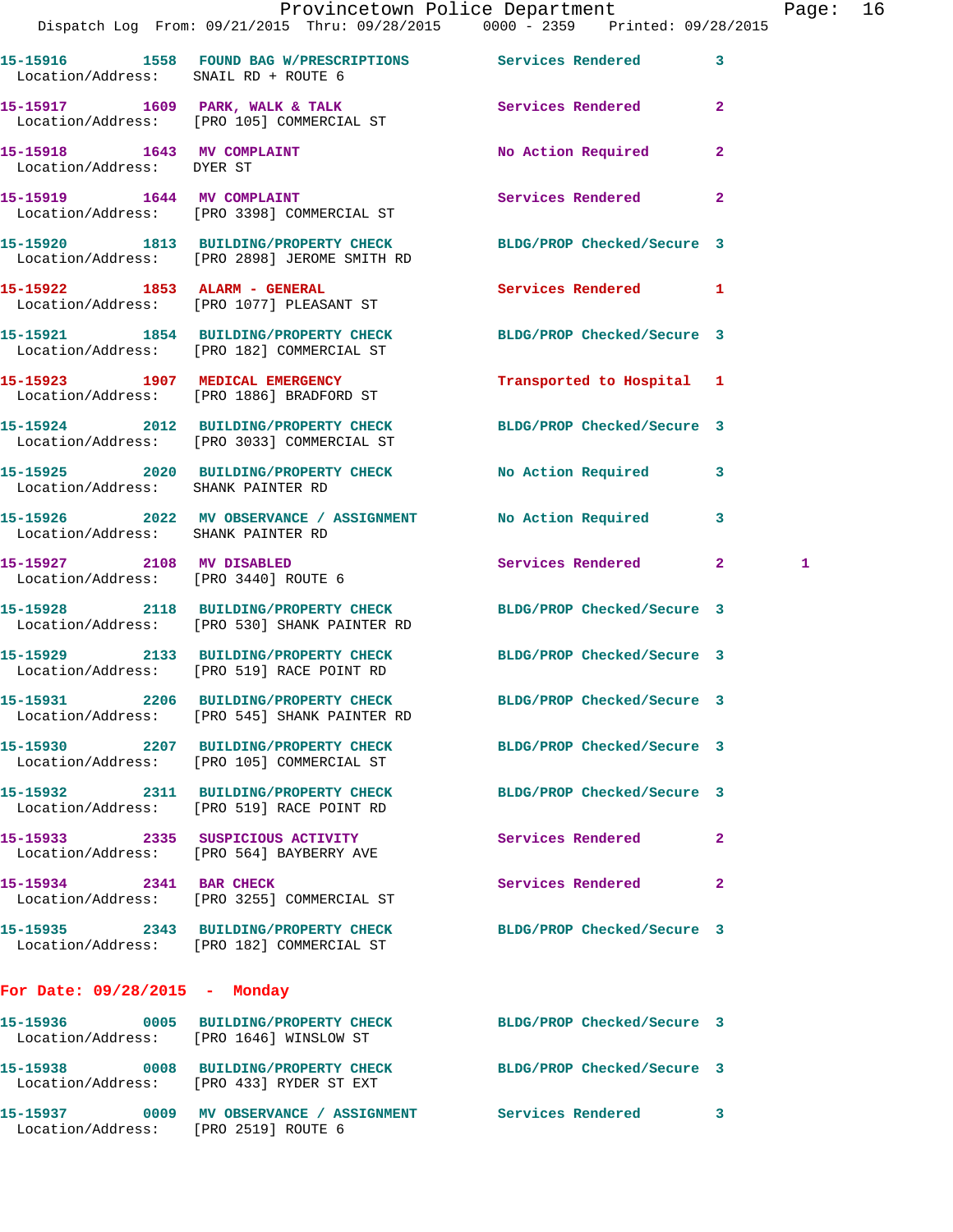| Services Rendered 3<br>BLDG/PROP Checked/Secure 3<br>3<br>3 |
|-------------------------------------------------------------|
|                                                             |
|                                                             |
|                                                             |
|                                                             |
| $\overline{2}$                                              |
| $\overline{2}$                                              |
| $\overline{\mathbf{3}}$                                     |
| BLDG/PROP Checked/Secure 3                                  |
| BLDG/PROP Checked/Secure 3                                  |
| Services Rendered<br>$\mathbf{2}$                           |
| $\overline{\mathbf{3}}$                                     |
| BLDG/PROP Checked/Secure 3                                  |
| BLDG/PROP Checked/Secure 3                                  |
| BLDG/PROP Checked/Secure 3                                  |
| BLDG/PROP Checked/Secure 3                                  |
| BLDG/PROP Checked/Secure 3                                  |
| BLDG/PROP Checked/Secure 3                                  |
| 3                                                           |
| 3                                                           |
| 3                                                           |
| 3                                                           |
| Citation/Warning Issued 3                                   |
| 3                                                           |
|                                                             |

**15-15963 0928 BUILDING/PROPERTY CHECK BLDG/PROP Checked/Secure 3**